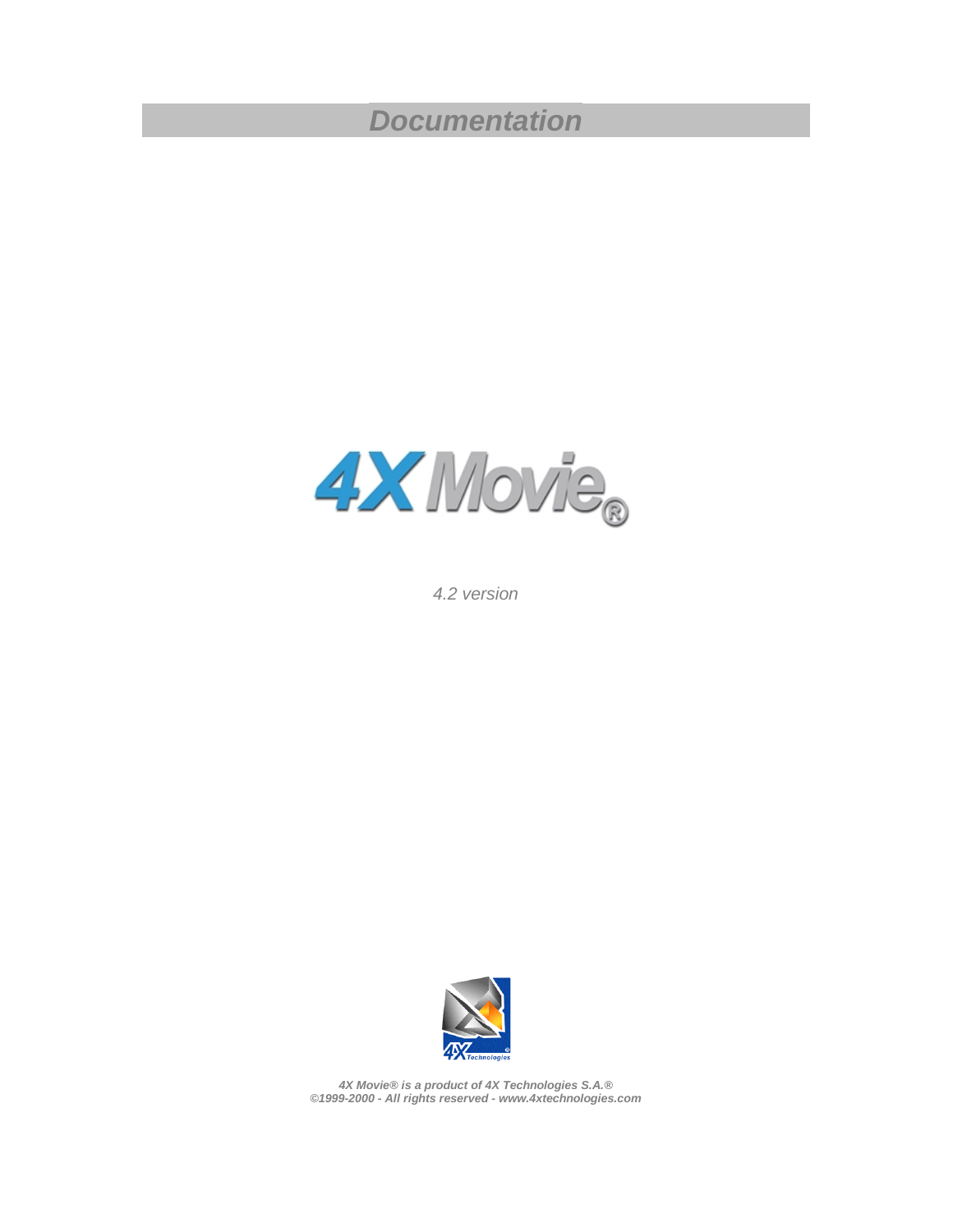# *Copyright*

*4X Technologies would like to thank the Index, Reflex, Virgin Interactive and Computer Artworks companies for allowing us to use videos from their products.* 



*« Dracula » All rights reserved. With the authorisation of the Index company.* 



*« Paris by Ducati » All rights reserved. With the authorisation of the Reflex company.*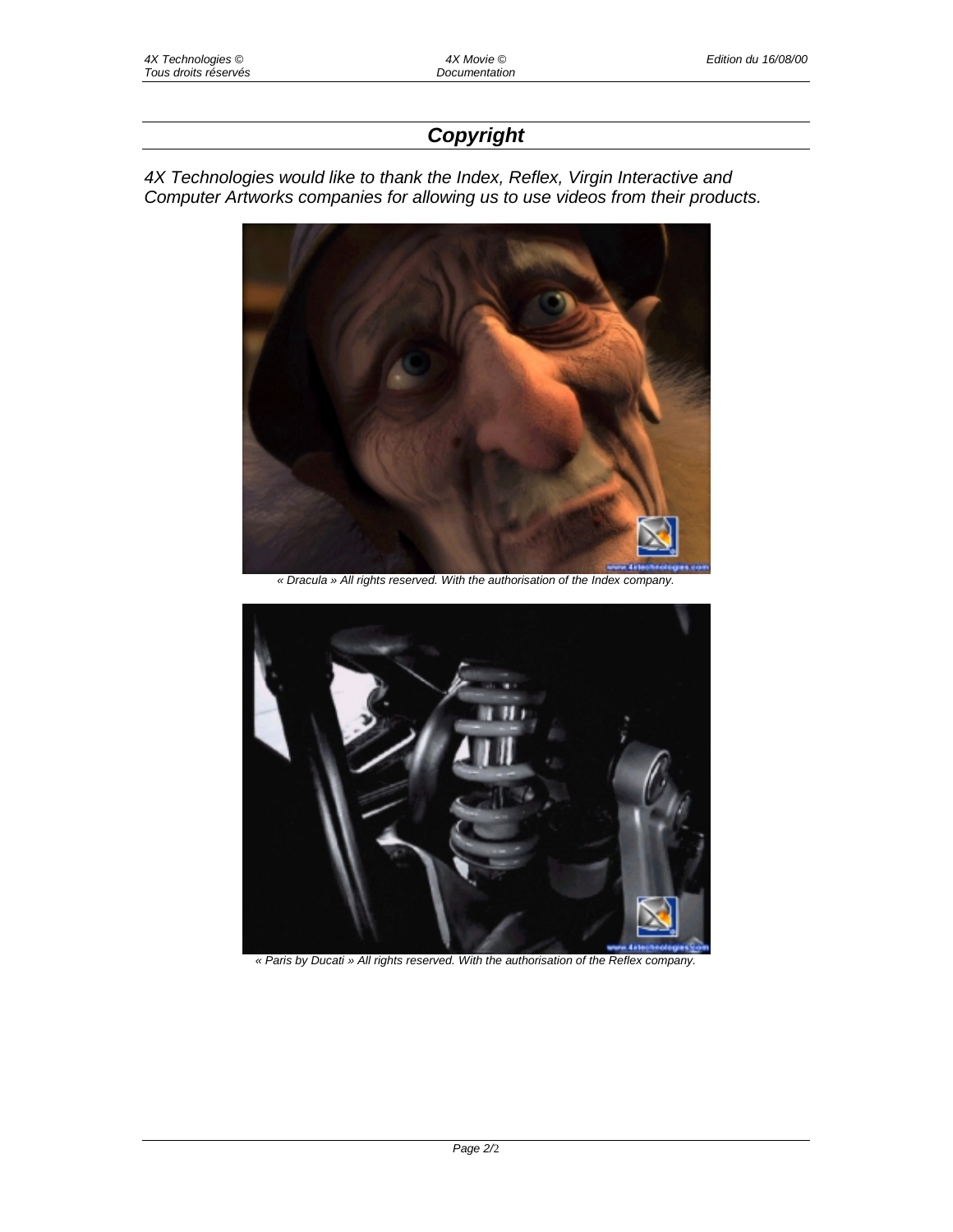

*« Evolva » All rights reserved. With the authorisation of the Virgin Interactive company and the Computer Artworks company.*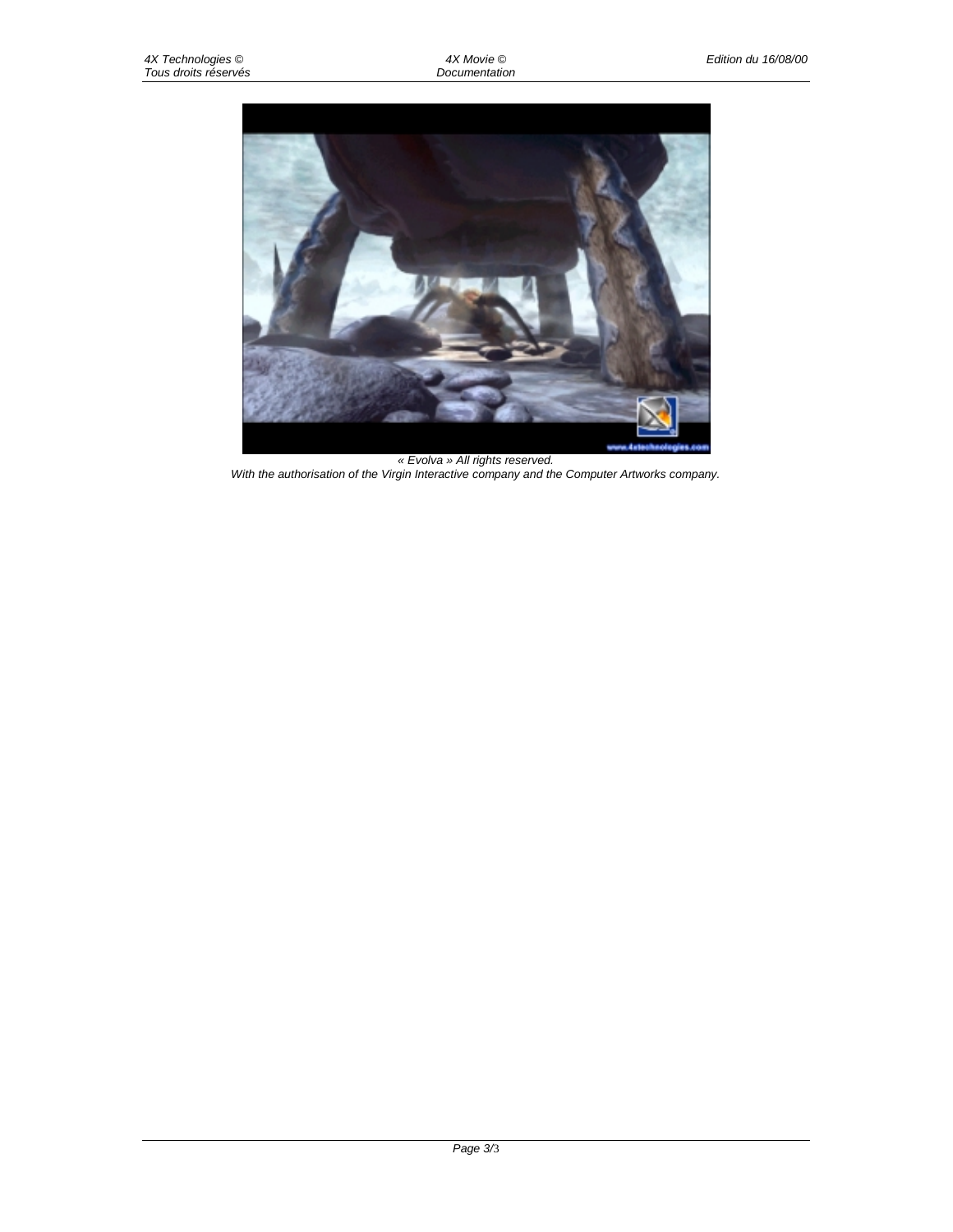# **Content of this Manual**

| DESCRIPTION OF THE DECOMPRESSION AND ENVIRONMENT MANAGEMENT PROCEDURE WITH FNXMOVIE 39 |  |
|----------------------------------------------------------------------------------------|--|
|                                                                                        |  |
|                                                                                        |  |
|                                                                                        |  |
|                                                                                        |  |
|                                                                                        |  |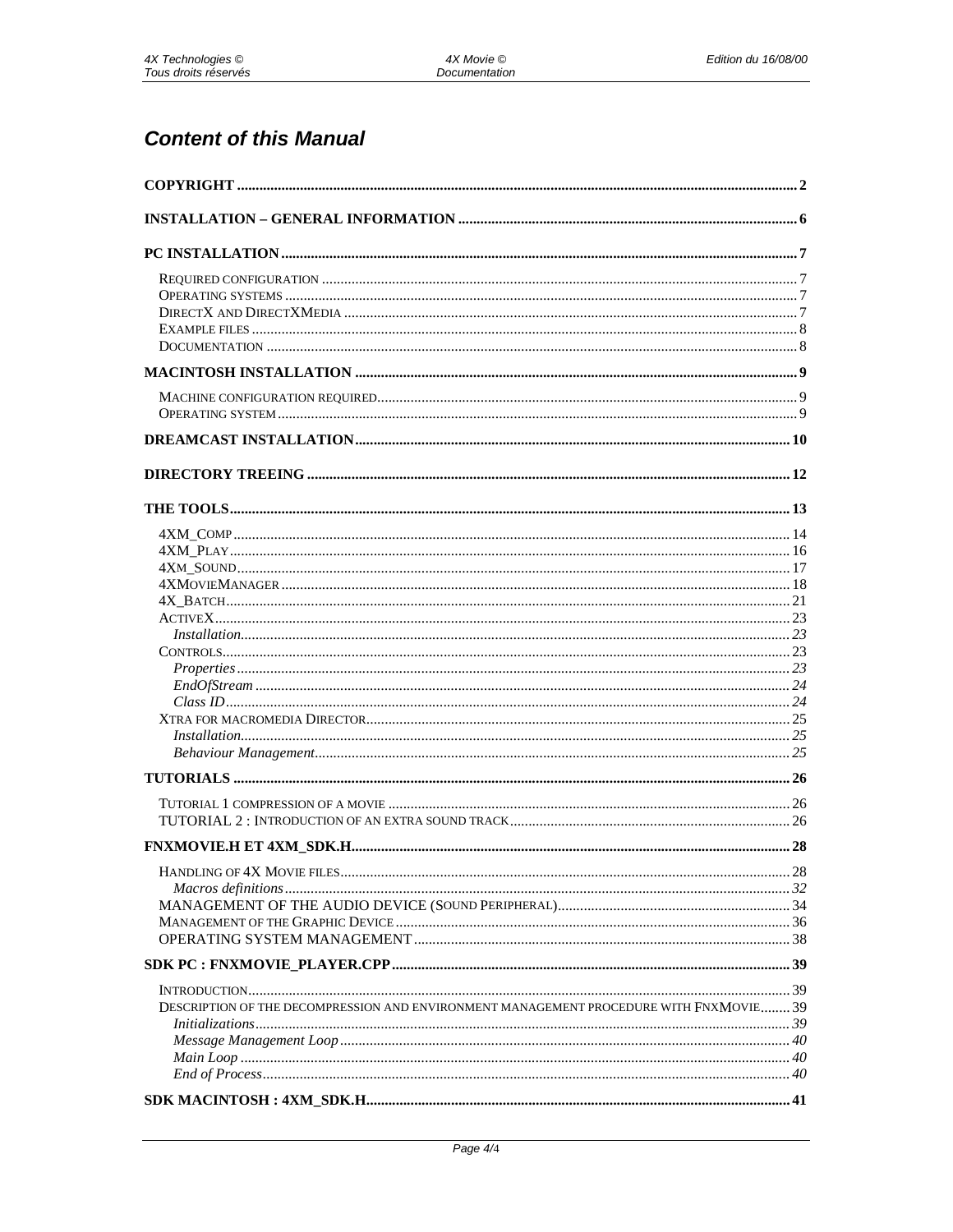| 42 |
|----|
|    |
|    |
|    |
|    |
|    |
|    |
|    |
|    |
|    |
|    |
|    |
|    |
|    |
|    |
|    |
|    |
|    |
|    |
|    |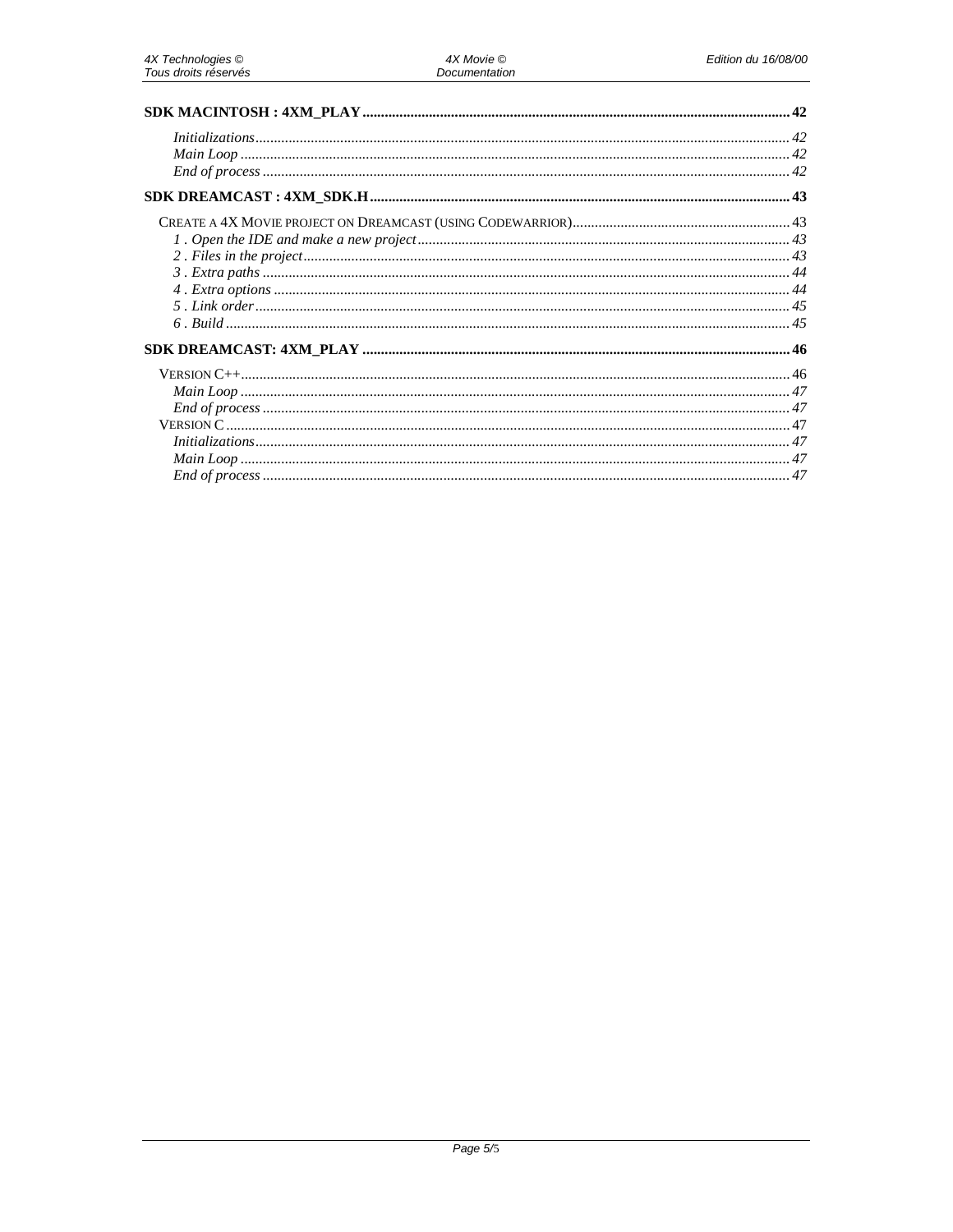# *Installation – general information*

*As the 4X Movie compression tools are only available for PC, you must install the PC version whatever the target platform used (PC, Macintosh or Dreamcast).* 

*If you use a Macintosh or Dreamcast version of 4X Movie, you must also install the libraries and source codes on the selected platform (Macintosh or Dreamcast). The installation procedures for each platform are explained in the following pages.*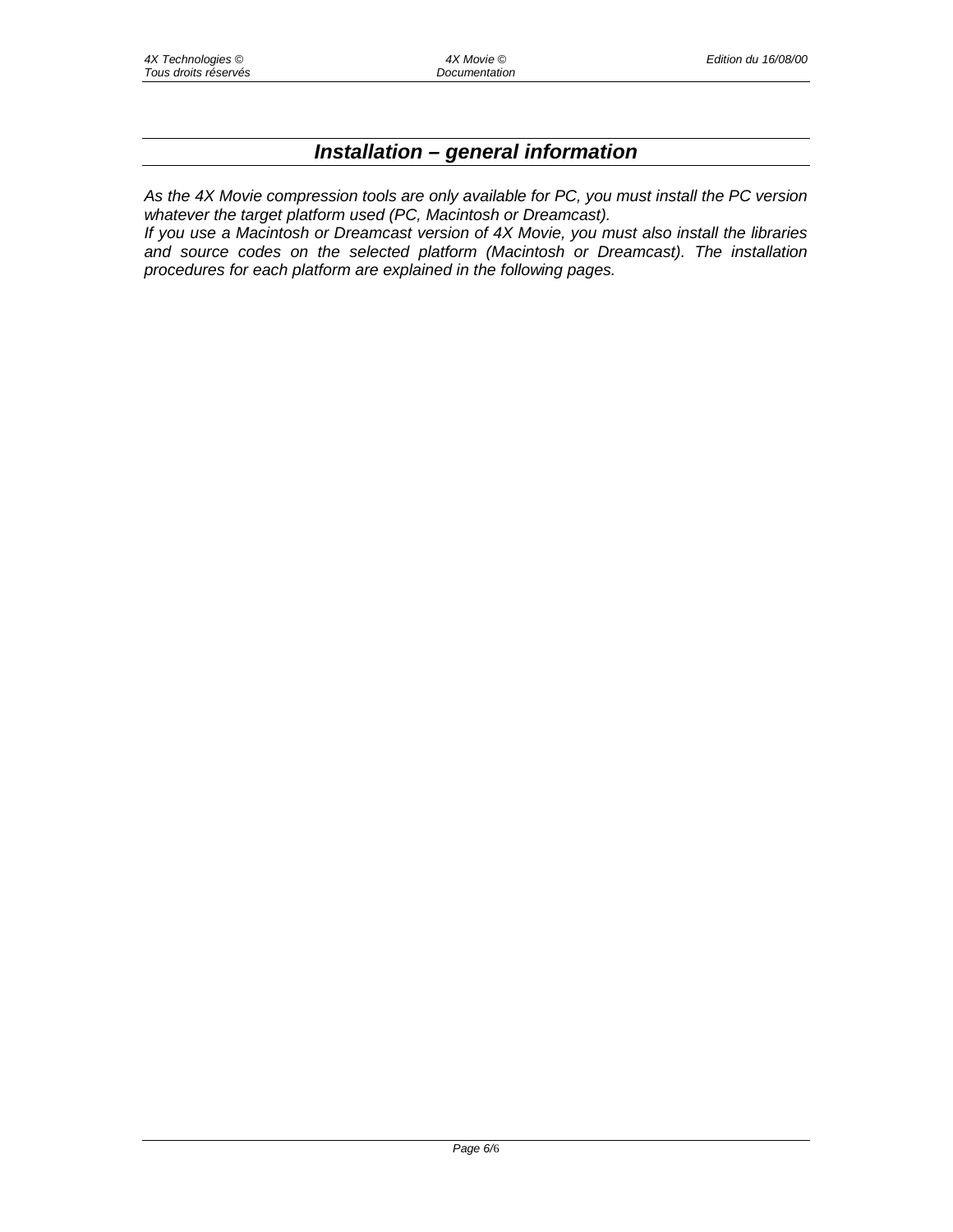# *PC Installation*

*Insert the CD-ROM into the drive and wait while the set-up starts automatically. If the automatic program launch is not activated on your machine, start the installation by doubleclicking on the Setup.exe file which you will find at the root of the CD-ROM.* 

*During the installation, follow the instructions. It is better to install 4XMovie© in the directory proposed by default (to avoid confusing versions).* 

*WARNING* 

*4X Movie® 4.2 is not compatible with files produced with versions older than version 4.0.* 

#### *Required configuration*

| Compression:   | PC type Pentium II 400 MHz with 128 Meg RAM.                |  |  |
|----------------|-------------------------------------------------------------|--|--|
| Decompression: | PC type Pentium 166 MHz minimum with 32 Meg RAM, a graphics |  |  |
|                | card which can display at least 32,768 colours.             |  |  |

#### *Operating systems*

*Windows 95/98 Windows 2000 Windows NT 4* 

## *DirectX and DirectXMedia*

*In order to use the player by default, you need at least DirectX 3. If the player does not work on your machine (with Windows 95 for example), you will find the installation of DirectX7 on the CD-ROM in the DirectX directory. If you use Windows NT, you must have at least ServicePack5 on your machine. If this is not the case, you can obtain ServicePack6 at the following address: http://www.microsoft.com/ntserver/nts/downloads/recommended/SP6/allSP6.asp*

*To use the compressor, you will need the latest version of DirectXMedia. If you don't have it, you will find the installation for it on the CD-ROM in the DirectX directory.*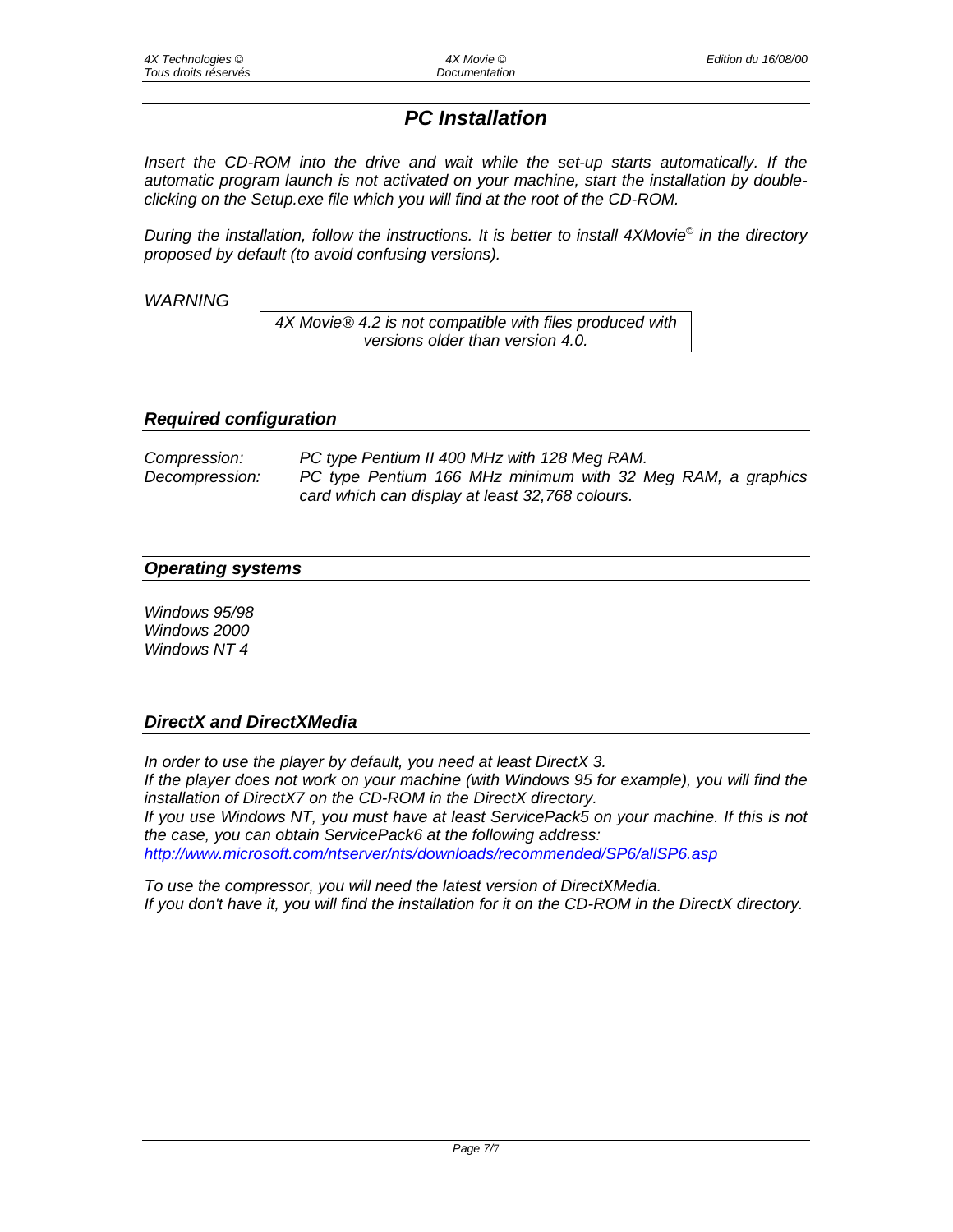#### *Example files*

*The 4X Movie® example files are not copied on to your hard disk. They are accessible on the CD via the shortcuts "sample 1" and "sample 2" in the menu of your Windows desktop:* 

*Start Programs 4X Technologies 4X Movie 4.2 sample 1 … … sample 2* 

#### *Documentation*

*The documentation for this product is in PDF format and is found in the menu of your Windows desktop in:* 

*Start Programs 4X Technologies 4X Movie 4.2 Documentation* 

*If you do not have Acrobat Reader for reading PDF files, you will find it on the 4X Movie CD in the directory \\Acrobat\acrbtrdr.exe at the root.* 

*You can also download it from the Adobe site at the following address: http://www.adobe.fr/products/acrobat/readermain.html*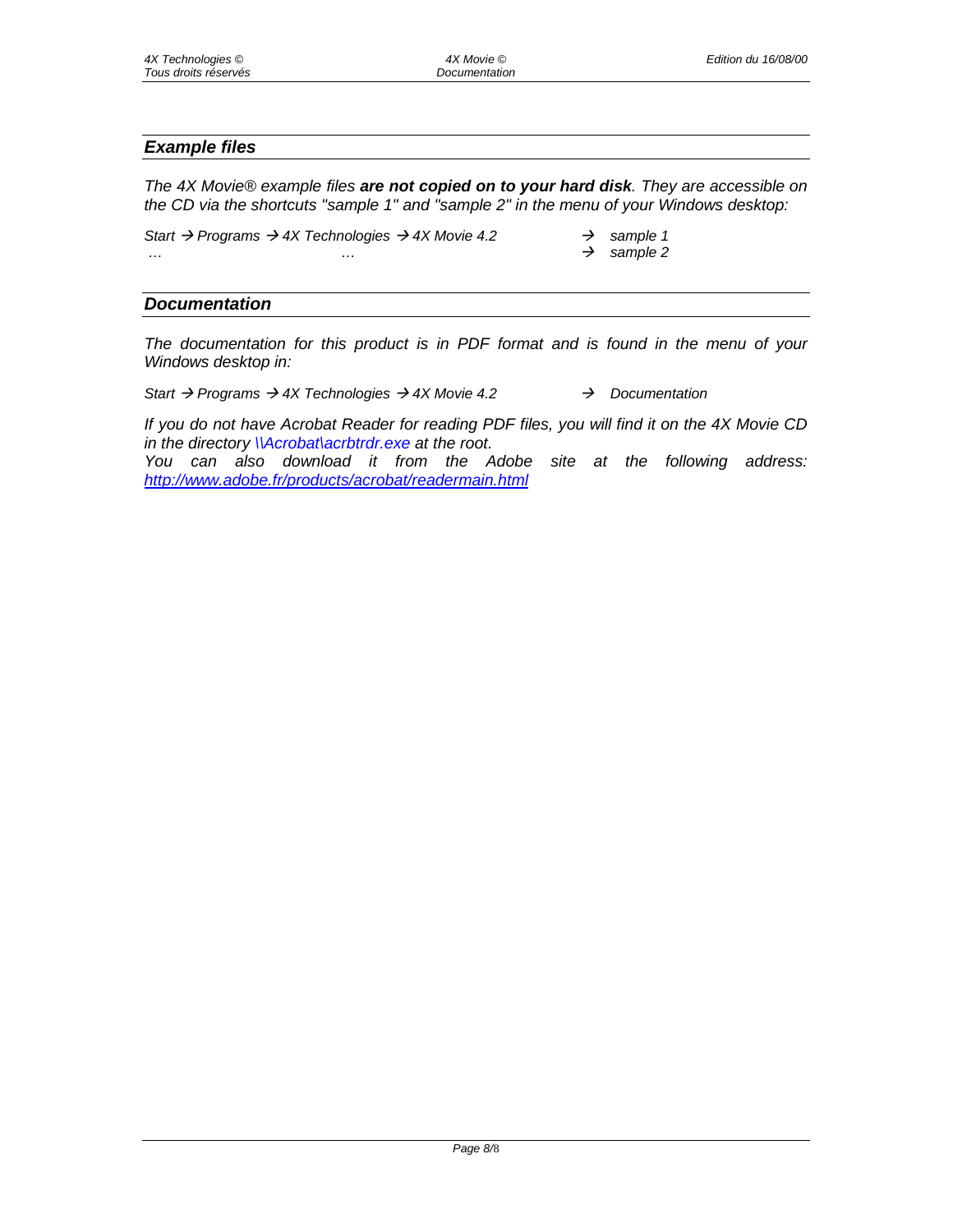# *Macintosh Installation*

*Since the 4X Movie compression tools are only available for PC, you must install the PC version regardless of the platform to be used (PC, Macintosh or Dreamcast).* 

*To use the player, copy the StuffIt file 4xm\_play.exe.sit which you will find in the MAC/player directory of the CD into a directory on your hard disk.* 

*Once it is copied, decompress it with the StuffIt software by double-clicking on this file. A 4xm\_play.exe file will be created; you can use it by double-clicking on it.* 

*To use the SDK, copy the StuffIt 4xm\_sdk.sit file which you will find in the MAC/SDK directory of the CD into a directory on your hard disk.* 

*Once it is copied, decompress it with the StuffIt software by double-clicking on this file. A tree structure will be created which includes all of the SDK files. You will find here the inclusion files as well as the libraries. You will also have the source codes of the player as a use example.* 

#### *Machine configuration required*

| Compression:   | PC type Pentium II 400 MHz with 128 Meg RAM. |
|----------------|----------------------------------------------|
| Decompression: | Macintosh G3 with 32 Meg RAM.                |

#### *Operating system*

*Mac0s 8*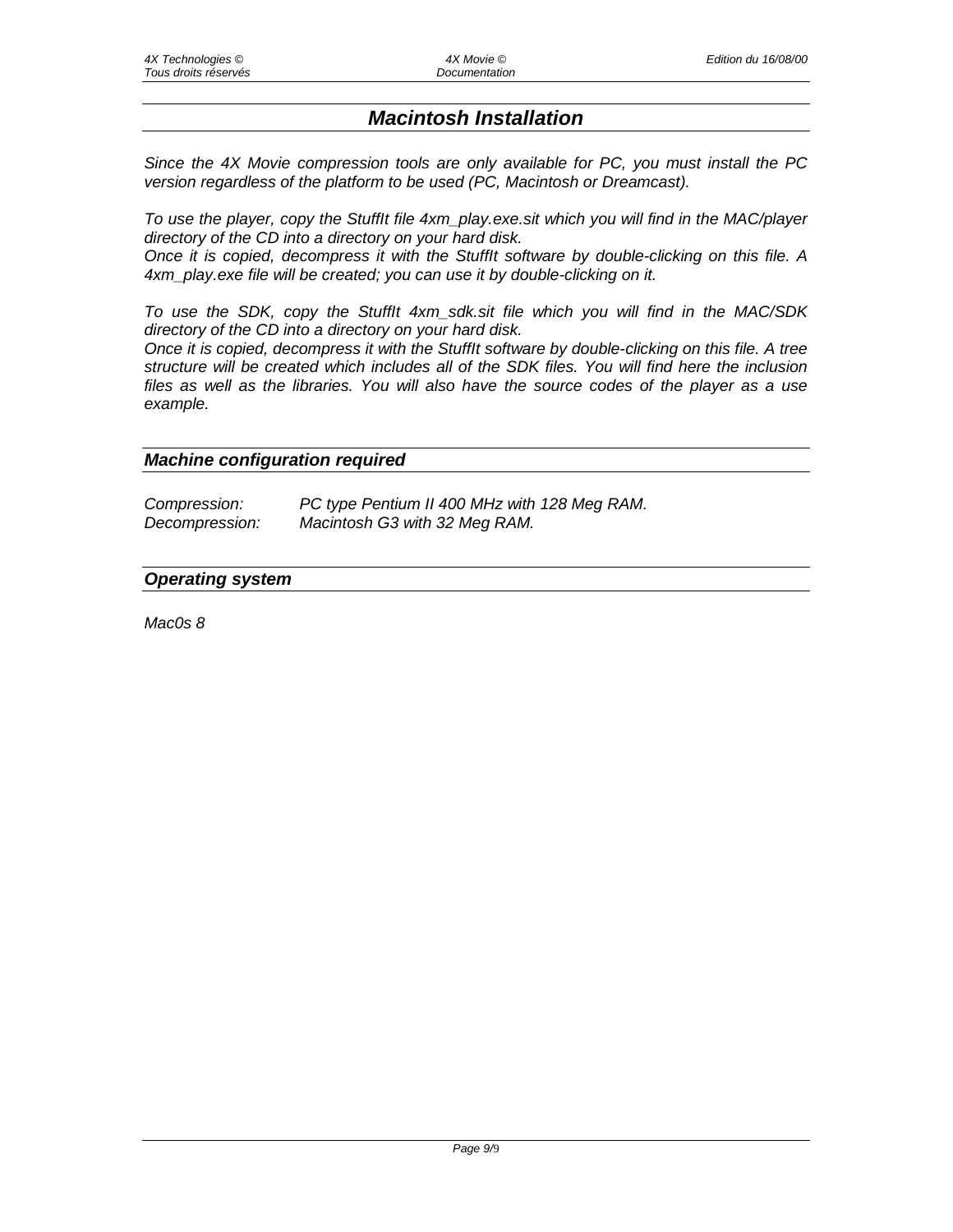# *Dreamcast Installation*

*Since the 4X Movie compression tools are only available for PC, you must install the PC version whatever the platform to be used (PC, Macintosh or Dreamcast).* 

*Copy the files contained in the Dreamcast directory onto the hard disk of your PC. This tree structure contains the include files, libraries, and the code of the player in examples provided in C and C++.*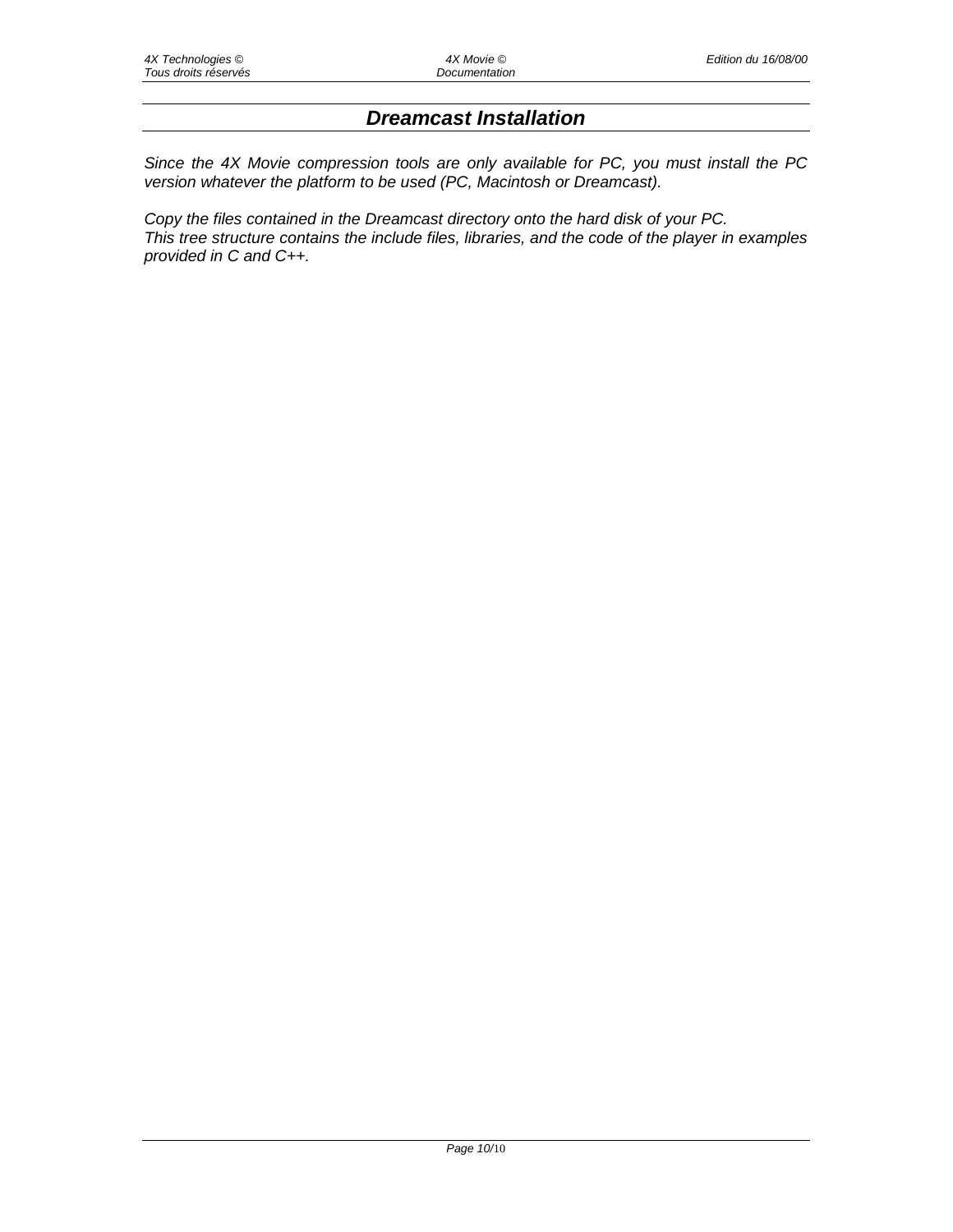

# *General Information*

*The 4X Movie development kit comprises the following modules :* 

- *4XM SDK library : this allows low-level access for the control and operating functions of 4X Movie (available on PC, Mac and Dreamcast).*
- *4X Movie library (only on PC) : this allows simplified (thus faster) access to operating and control functions of 4 X movie and for the system, graphic and audio layers on PC. The input code of the FNX MOVIE player are supplied as examples.*
- *The tools : several tools are supplied with the 4XMOVIE development kit*

| 4XM COMP        | Video compression module                                                                                                     |
|-----------------|------------------------------------------------------------------------------------------------------------------------------|
| 4XM PLAY        | Software package for reading compressed 4XM files                                                                            |
| 4XM SOUND       | Interlacing software for 4XM soundtracks                                                                                     |
| FnxMovie_Player | Software for reading compressed 4XM files, created on<br>the basis of the FNX library, with input codes given as<br>examples |
| 4XMovieManager  | Interface which includes the above-mentioned tools                                                                           |
| Xtra            | Xtra Director7 for PC and MAC                                                                                                |
| ActiveX         | For integrating the decompression of the 4XM file into<br>Intranet applications (e.g.: Internet Explorer)                    |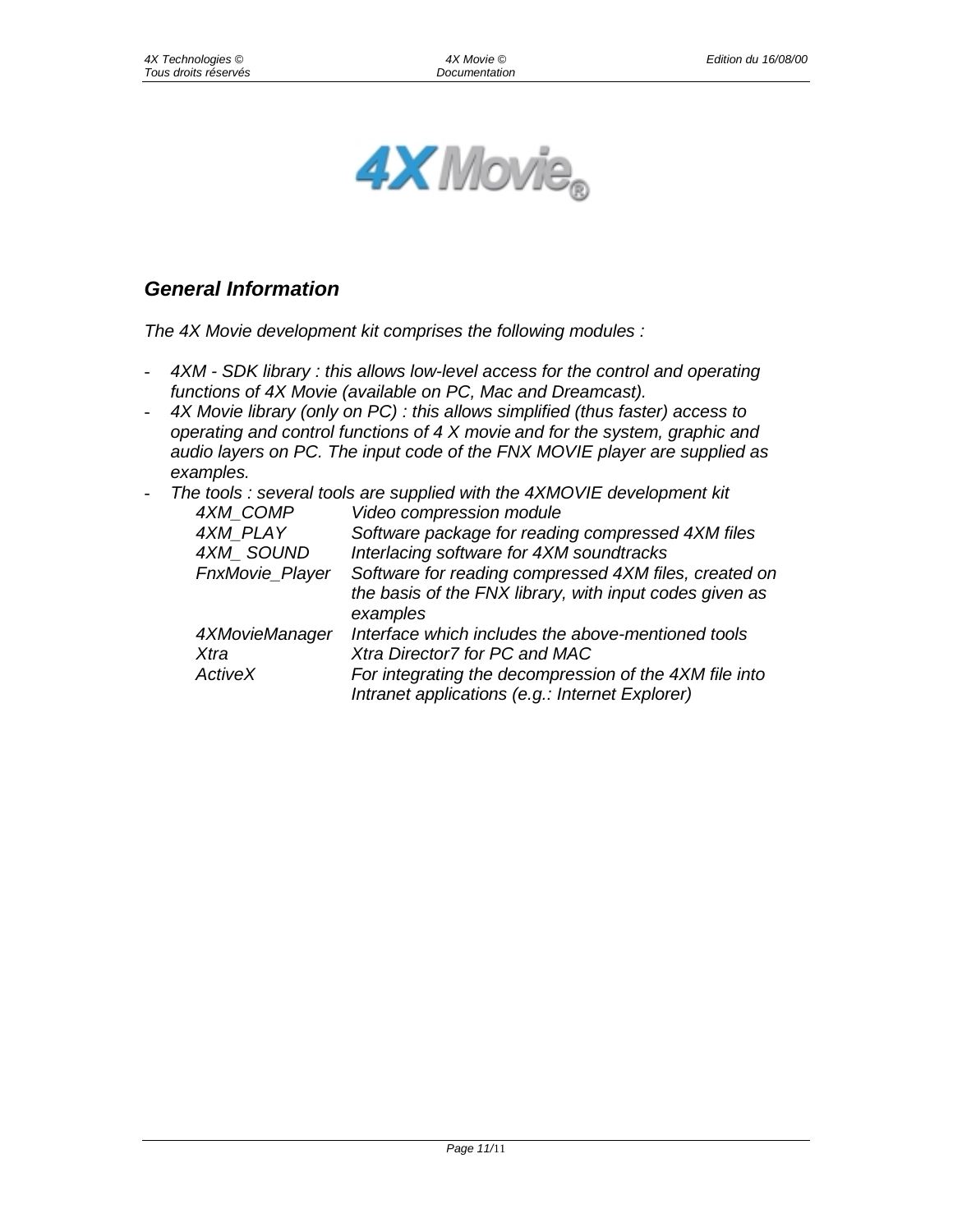# *Directory treeing*

| <b>ActiveX</b>   |
|------------------|
| <b>J</b> bin     |
| l dll            |
| ] doc            |
| FnxMovie_Player  |
| <b>l</b> include |
| l lib            |
| Tutoriaux        |
| Xtra             |

| Files needed for an Intranet application for PC        |
|--------------------------------------------------------|
| Tools, player and 4XMOVIE programs                     |
| DLL file. for FNX MOVIE and 4XM SDK libraries          |
| Documentation files                                    |
| .H files for FNX MOVIE and 4XM SDK                     |
| .LIB file for FNX MOVIE and 4XM_SDK                    |
| Example input files of the use of the FNXMOVIE library |
| Resource files for the tool use tutorial               |
| Files needed to use Xtra PC                            |
|                                                        |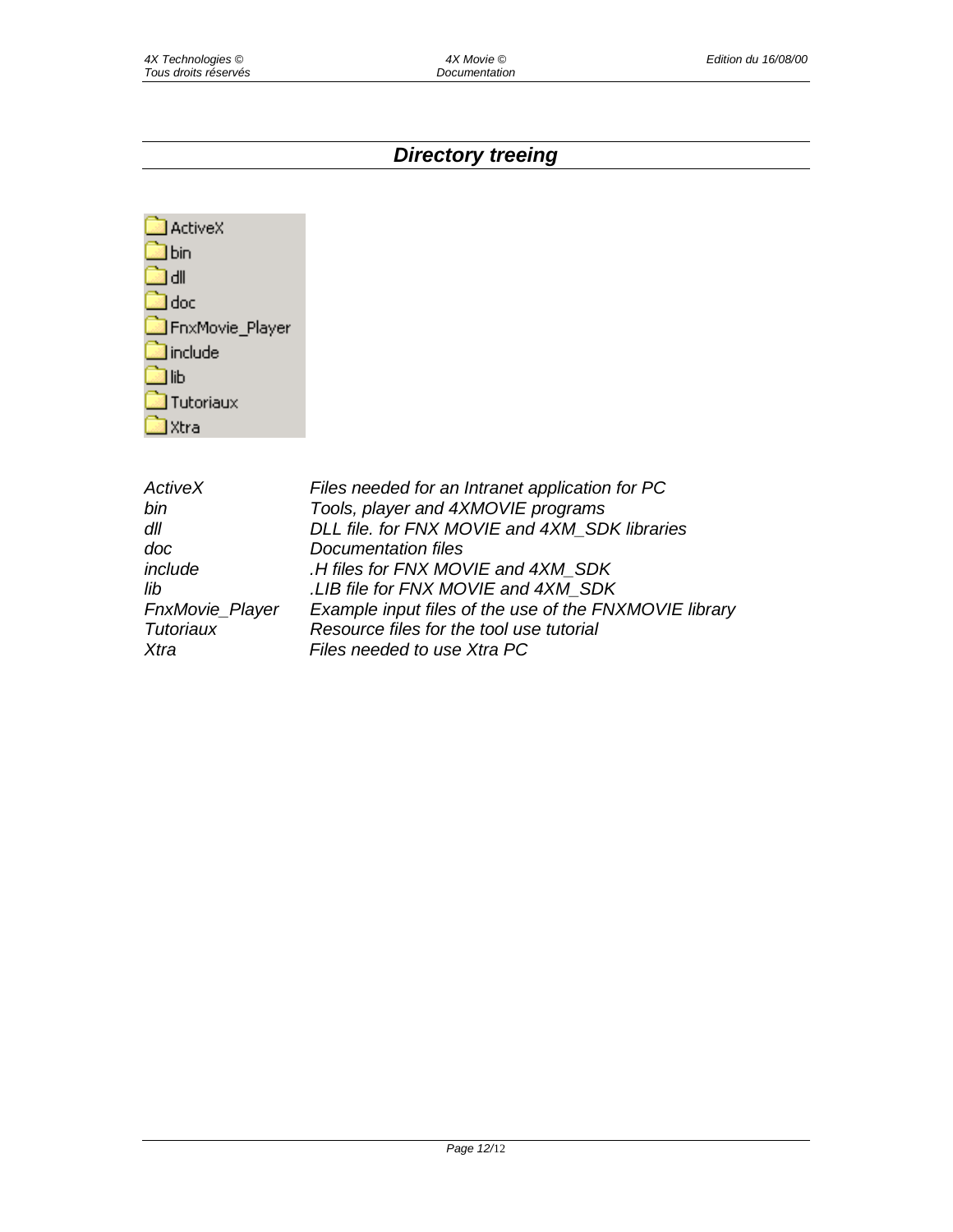# *The tools*



| 4XM COMP        | Video compression module (PC)                                                                                                     |
|-----------------|-----------------------------------------------------------------------------------------------------------------------------------|
| 4XM PLAY        | Software package for reading compressed 4XM files<br>(PC, Mac, Dreamcast)                                                         |
| 4XM SOUND       | Interlacing software for 4XM soundtracks (PC)                                                                                     |
| 4X_BATCH        | Software for compression by batch                                                                                                 |
| FnxMovie_Player | Software for reading compressed 4XM files, created on<br>the basis of the FNX library, with input codes given as<br>examples (PC) |
| 4XMovieManager  | Interface which includes the above-mentioned tools                                                                                |
| Xtra            | Xtra Director7 (PC, Mac)                                                                                                          |
| ActiveX         | For integrating the decompression of the 4XM file into<br>Intranet applications (e.g.: Internet Explorer) (PC)                    |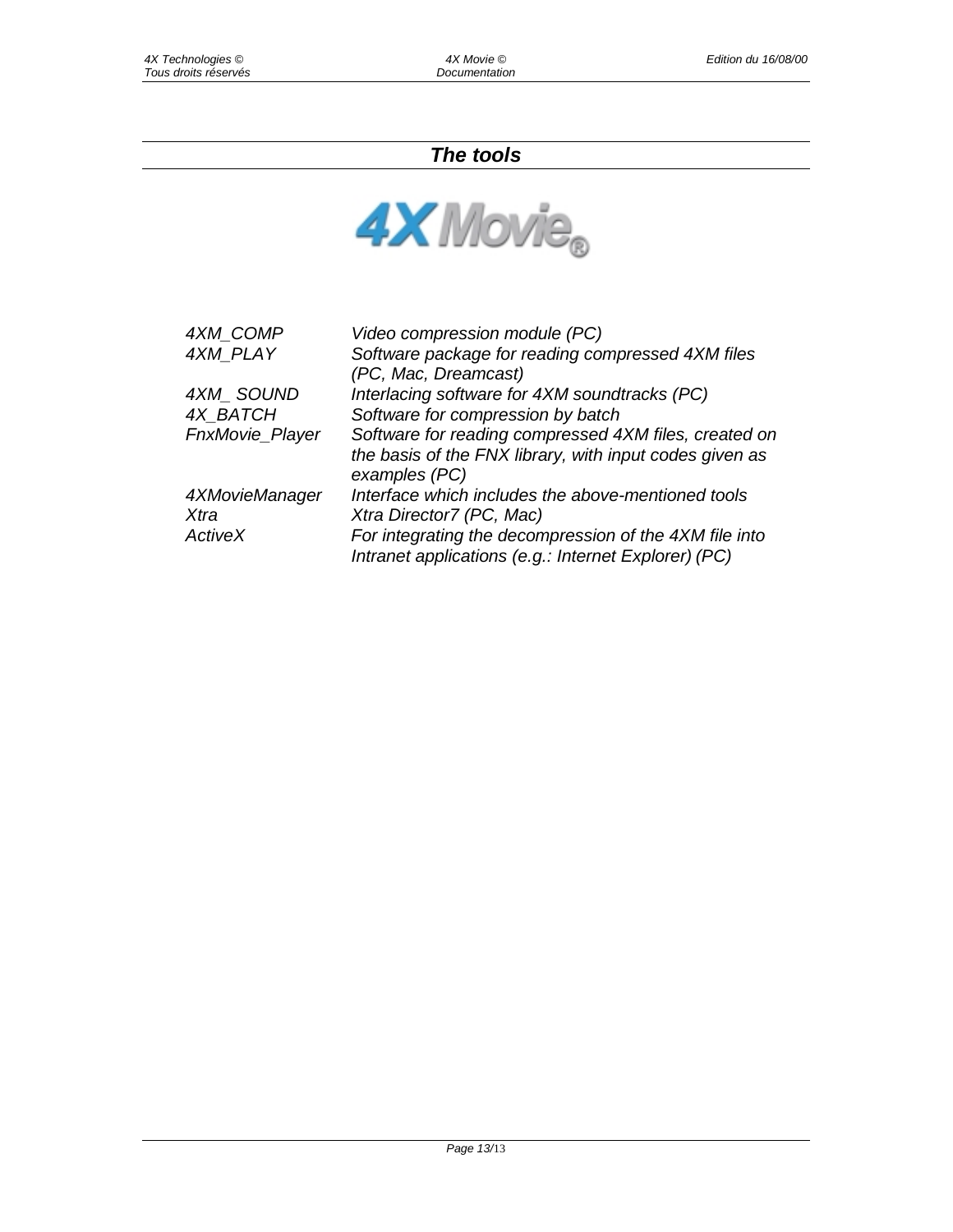# *Location (by default) : C :\Program Files\4X Technologies\4X Movie 4.2\bin*

# *4XM\_Comp*

|                          | 4X Movie Compressor - (c) 1999 4X Technologies | $\vert x \vert$ |
|--------------------------|------------------------------------------------|-----------------|
| Input                    |                                                |                 |
| $\vee$ ideo: $\parallel$ |                                                | Browse          |
| Audio:                   |                                                | Browse          |
|                          | No Video.<br>No Audio.                         |                 |
| <b>Qutput</b>            |                                                |                 |
| Movie:                   |                                                | Browse          |
|                          | C Restart C Continue C Append                  |                 |
| Speed:<br>Data rate:     | Frames / sec<br>800000                         |                 |
| Crop                     | Bytes / sec                                    | Movie           |
| Width:                   | Height:                                        |                 |
| Left:                    | Top:                                           |                 |
| <b>Resize</b>            |                                                |                 |
| Width:                   | Height:                                        |                 |
|                          | 0K<br>Cancel                                   |                 |

| Video Input :<br>Audio Input: | Enter the name of the video input file to be compressed.<br>Enter the name of the audio file to be compressed. The audio file<br>may be included in the original video file. In this case, enter the<br>same name in each field. |
|-------------------------------|----------------------------------------------------------------------------------------------------------------------------------------------------------------------------------------------------------------------------------|
| Movie Output :                | Enter the name and path of the compressed file to be created<br>(4XM)                                                                                                                                                            |
| Restart Output:               | Default option : any file having the same name will be deleted<br>and replaced by the new file.                                                                                                                                  |
| Continue Option :             | Allows resumption of compression after an interruption. In this<br>case, you must enter the name of the 4XM file created during the<br>first phase of compression.                                                               |
| Append Output:                | Allows you to add the compression to be performed to an<br>existing 4XM file. Enter the name of the 4XM file to which you                                                                                                        |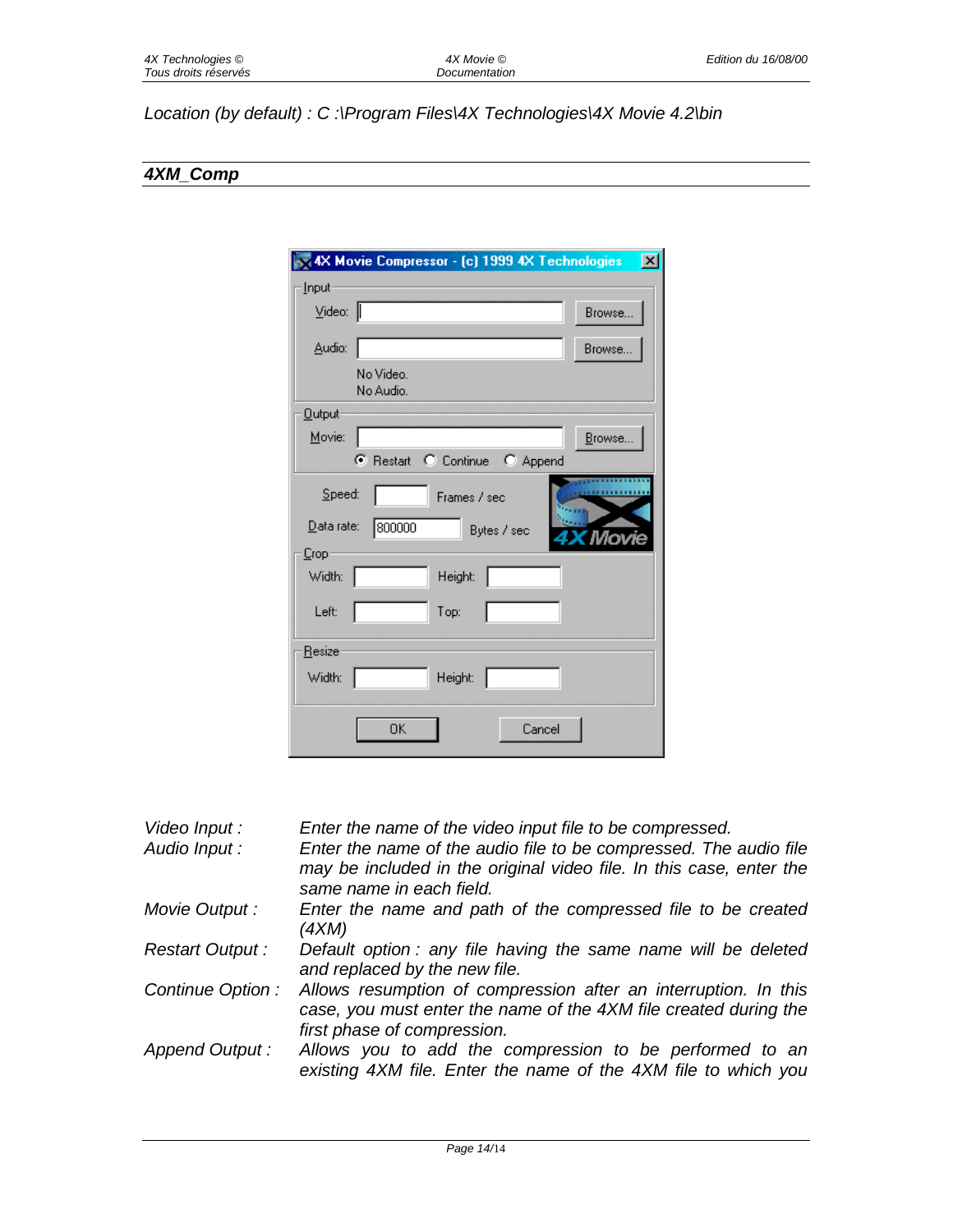*intend to add a new sequence. This sequence is then necessarily added after the existing file.* 

*Speed (frames/sec) Specify the number of images per second in your video recording. This parameter is only used when reading the 4XM file in order to fix the running speed for the images. NB : 4XM\_Comp does not set a time scale. If you have used a video recording running at 25 images/second and you enter 15 in the « Speed » box, 4XM\_Comp will compress all the images contained in the input video, but will play the compressed file at a speed of 15 frames/sec, producing a slow-motion effect.* 

- *Data Rate Defines the throughput in bytes per second. The default value for this parameter is 800 000 i.e. 780 Kb per second corresponding to a CDX8 drive. You should count about 100 Kb per second for a single-speed drive. This calculation takes into account both images and sound. If there is no sound it is for the images alone.*
- *Crop This option allows you to cut the video sequence to desired dimensions. Do not enter anything in this box unless you wish to change the size of the video sequence that is to be compressed.*
- *Crop Width Width in number of pixels of the window to be compressed*
- *Crop Height Height in number of pixels of the window to be compressed*
- *Crop Left X coordinates in pixels of the window to compress, starting from the left-hand side of the image*
- *Crop Top Y coordinates, in pixels, from the top of the image, of the window to compress.*
- *Resize This option allows enlargement or reduction of the size of the video to be compressed. Enter nothing here unless you wish to modify the size of the video that is to be compressed. The Crop and Resize functions may be used simultaneously. The Crop function will then be performed first and afterwards the rest of the video will be reduced or enlarged to the dimensions specified by the Resize function. This function uses bilinear filtering algorithms which may substantially increase compression times.*
- *Resize Width New width in pixels of the video to be compressed.*
- *Resize Height New height in pixels of the video to be compressed*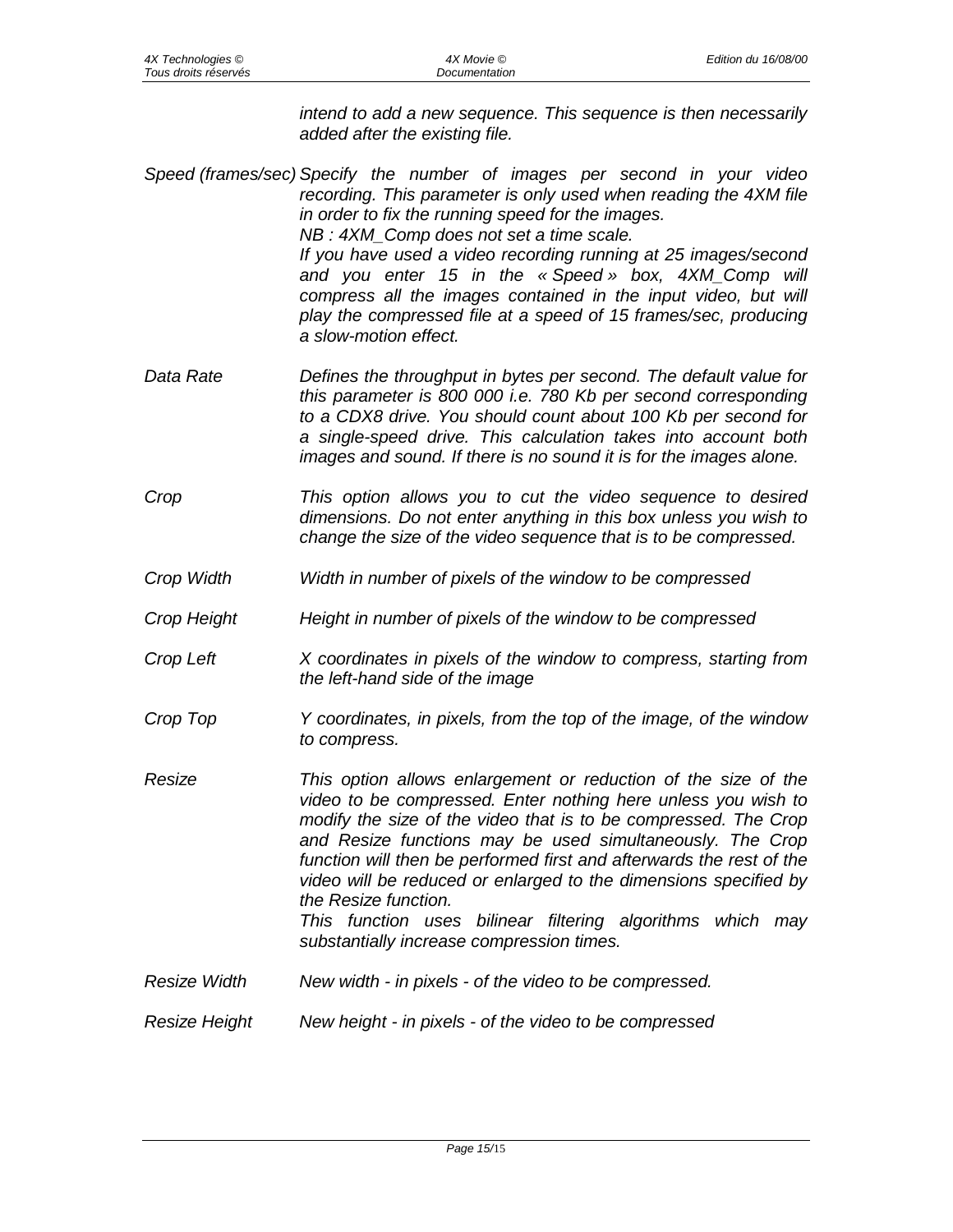## *4XM\_Play*

|                                                                                          | 4X Movie Player v.4.1.0.2801 - (c) 1999-2000 4X Technologies                                                                                                                                                                                                                                                                                                                      |  |
|------------------------------------------------------------------------------------------|-----------------------------------------------------------------------------------------------------------------------------------------------------------------------------------------------------------------------------------------------------------------------------------------------------------------------------------------------------------------------------------|--|
| Syntax: 4xm play <file.4xm> /switches</file.4xm>                                         |                                                                                                                                                                                                                                                                                                                                                                                   |  |
| /n<br>/f <fps><br/>7w.<br/>/l <loop><br/>/m <memory><br/>/p<br/>/s</memory></loop></fps> | Don't skip frame<br>Use this frame rate<br>Display in window mode if possible (fullscreen by default)<br>Playback loop count [-1=infinite - no loop by default]<br>Use this size in bytes for memory disk cache (2MB by default)<br>Play on the front buffer instead of back buffer (force fullscreen mode)<br>Preload the entire file into memory<br>Show a playback summary<br> |  |

*4XM \_Play allows a compressed video to be played back by using 4XM\_Comp.* 

*You can use 4XM \_Play either in command mode or by placing the icon of the videosequence to play back on the 4XM \_Play icon (drag and drop)* 

*To use 4XM \_Play in command mode, refer to the parameters given in the dialog box shown above.* 

*If there are several soundtracks in the file, you can use the F1 key during playback to change tracks.*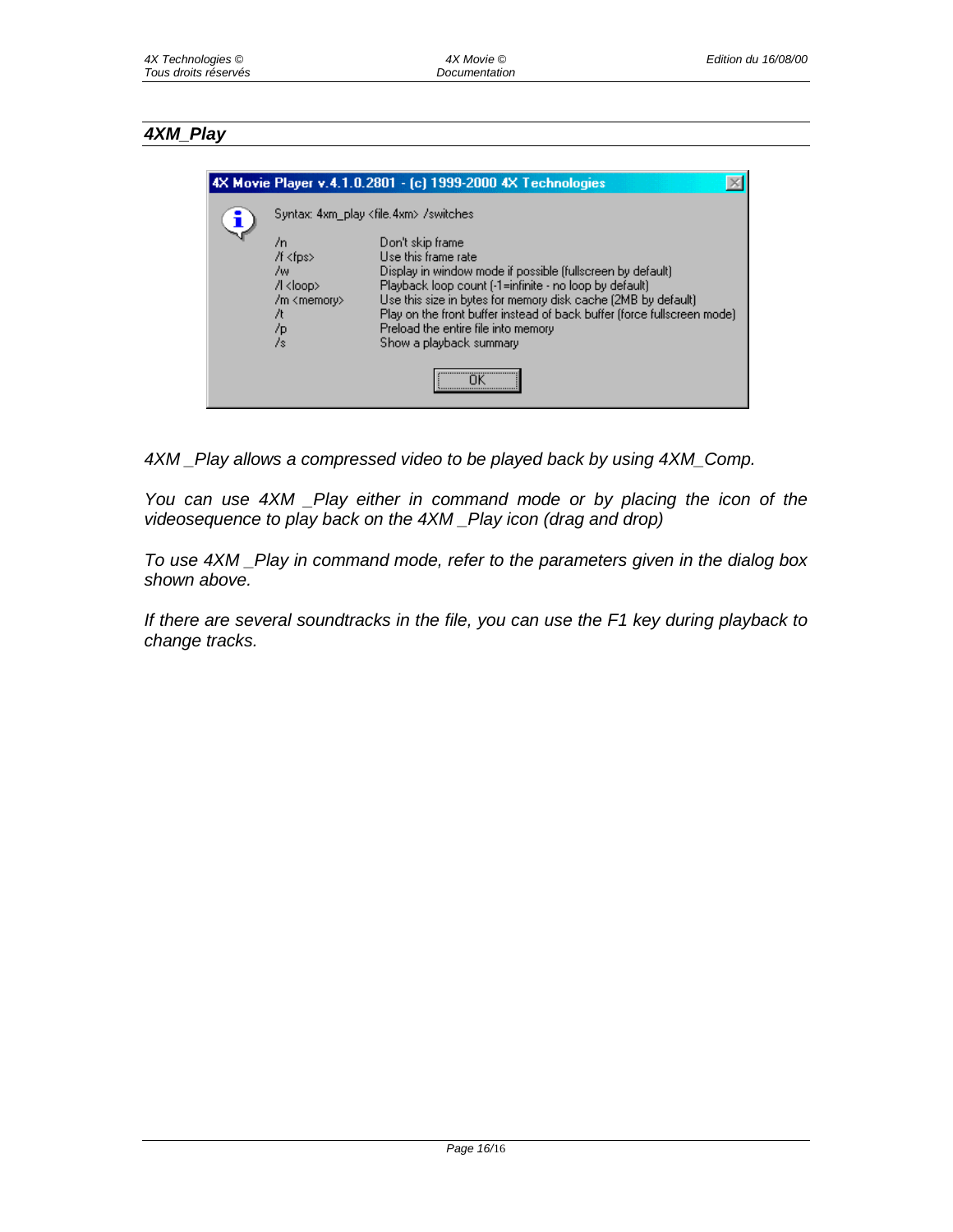# *4Xm\_Sound*

| 4xsound v.4.0.0.2001 - [c] 2000 4X Technologies                                                                                            |                                                                                                                                                                                                                                                                                        |
|--------------------------------------------------------------------------------------------------------------------------------------------|----------------------------------------------------------------------------------------------------------------------------------------------------------------------------------------------------------------------------------------------------------------------------------------|
| Syntax: 4xsound <input.4xm> <output.4xm> /switches</output.4xm></input.4xm>                                                                |                                                                                                                                                                                                                                                                                        |
| /l <sound avi]="" file.[wav=""  =""><br/>/T<track number=""/><br/>/C<packer id=""><br/>70<br/>/B<track number=""/><br/>7A</packer></sound> | Insert this sound file into the movie file.<br>Track number where the sound is inserted (default 0)<br>Sound compression format - 0=PCM, 1=ADPCM (default 0)<br>Automatically overwrite existing track<br>Remove an existing track<br>Automatically overwrite existing output file<br> |

*4Xsound enables you to add or delete a soundtrack in a 4XM file. Thus, you can create 4XM video files containing several soundtracks. This option is frequently resorted to for the creation of multilingual productions.* 

*4Xsound is used in command mode.* 

Syntax :

*4Xsound\_input file .4XM output file .4XM/switches* 

*input file. .4XM Enter the name and where necessary the path of the original .4XM file output file .4XM Enter the name and, where necessary, the path of the .4XM file resulting from the addition or deletion of soundtracks. The name must be different from the input file. Sound file.avi File containing the soundtrack to be added. This file may be in either AVI or WAV format. e.g. : /I speak.wav /T track number Number of the audio track (default number : 0). As the 4X format can contain several audio tracks it is indispensable to number each one so that the player (4XM\_Play) can identify them. By default, track 0 will be played. Example : /T 3 /C packer.id Gives the sound compression format required for the inserted track. 0 = PCM, 1 = ADPCM. PCM is the default format /O Automatically overwrites the previous track if the track number selected belongs to a track that already exists in the 4XM input file. /R track number Deletes the track indicated. Example : /R 2 will delete track 2 in the 4XM input file. /A Replaces the output 4XM file selected if it already exists.*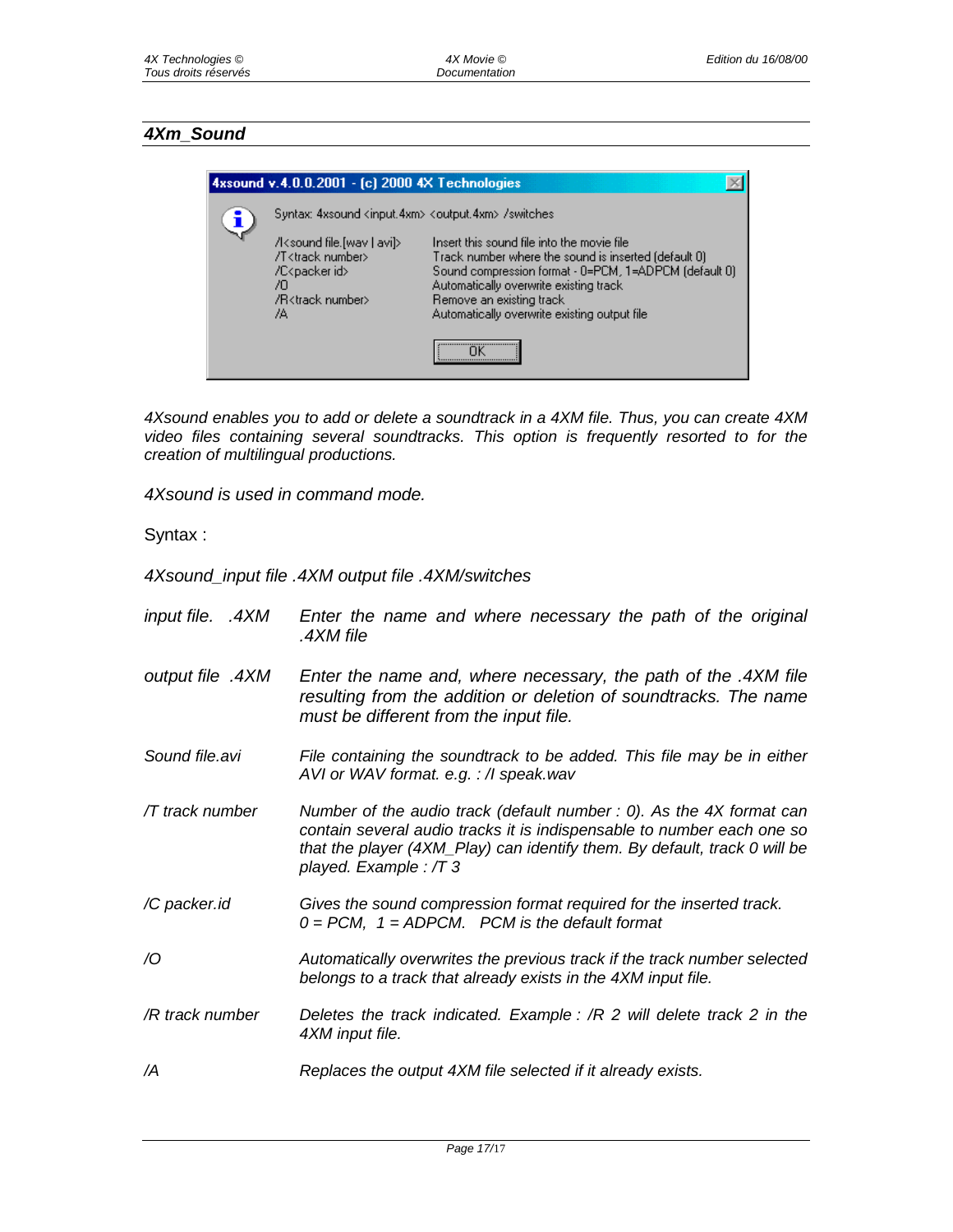## *4XMovieManager*

#### **Compressor**

| <b>Irout</b>                         | Compression   Sound Processor   4/( Movie Player |             |                    |  |
|--------------------------------------|--------------------------------------------------|-------------|--------------------|--|
| Video:                               |                                                  | Browse      | Go                 |  |
| <b>Audio:</b>                        |                                                  | Blowse      |                    |  |
| No Video.<br>No Audio.               |                                                  |             |                    |  |
| <b>Quiput</b>                        |                                                  |             |                    |  |
| Movie:                               | C Restat C Contrar<br>C Append                   | Browse      |                    |  |
| Data rate:<br>Drap<br>Width:<br>Left | Height                                           | Bytes / sec | <b>Auto Denter</b> |  |
|                                      | Tap:                                             |             |                    |  |
|                                      |                                                  |             |                    |  |
| <b>Herios</b><br>Width:              | <b>Height</b>                                    |             |                    |  |
|                                      |                                                  |             |                    |  |

*With the interface contained in this tab, you can compress your files in 4X Movie format.* 

*For an explanation of the settings, see the chapter on the 4xm\_comp.exe utility.*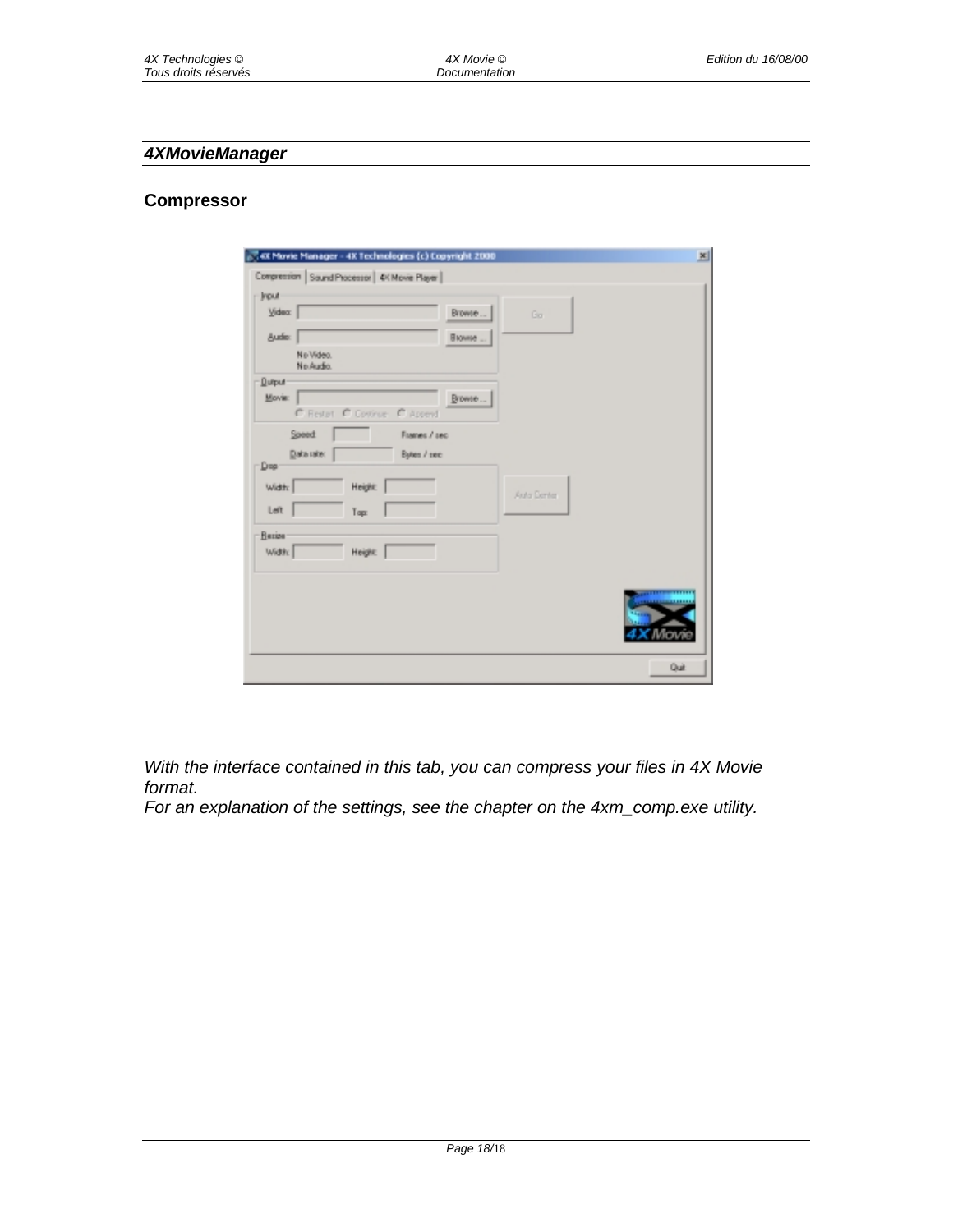# **Sound Processor**

| Input 4/04:   | <b>Go</b>  |  |
|---------------|------------|--|
|               | Browse     |  |
| Окрыт ФОИ:    |            |  |
|               | Browse     |  |
| Sound Tradice |            |  |
|               | Add        |  |
|               | Renove     |  |
|               | Renove All |  |
|               | Ede        |  |
|               |            |  |
|               |            |  |
|               |            |  |
|               |            |  |
|               |            |  |
|               |            |  |

*With the interface included in this tab, you can adjust the audio tracks contained in the 4X Movie files more easily than with the DOS interface offered by the 4xm\_sound.exe utility.* 

*With this interface, you can do all of the operations offered by the 4xm\_sound.exe utility.* 

*If you want to add a sound track, a second interface will appear.*

| <b>Add Sound Track</b> |                                                     |        |
|------------------------|-----------------------------------------------------|--------|
| File:                  | C/VPtogram Files/UDI Technologies/VDI Moxie 4.11Tut | Browns |
| Track Number           | h                                                   |        |
| Sound Codeo            | ADPON<br>Ξ<br>PEM<br><b>ADPON</b>                   |        |
| OK.                    |                                                     | Careel |

*This lets you choose the sound file, the number of the track, as well as the type of codec to use for the sound file. The file can be put in the 4X Movie file without being compressed (PCM), or it can be compressed before integration (ADPCM).*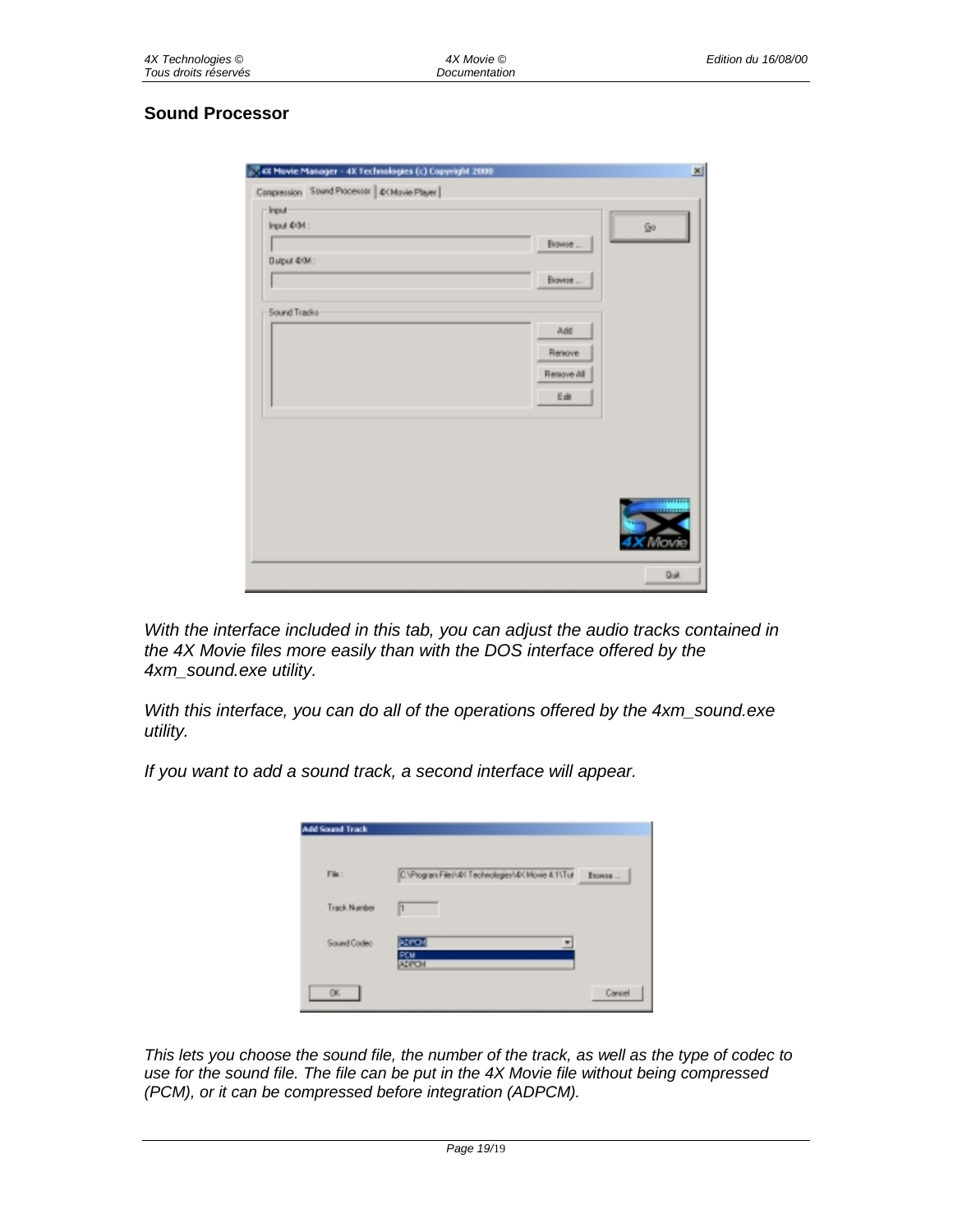# *4X Movie Player*

| 7.4X Movie Manager - 4X Technologies (c) Copyright 2000                                       | 凶 |
|-----------------------------------------------------------------------------------------------|---|
| Compression   Sound Processor 4/4 Movie Player                                                |   |
| - Player Options                                                                              |   |
| <b>CCMovie Re:</b><br>Browne                                                                  |   |
| IT Don't skip hame                                                                            |   |
| T Display in window mode if possible                                                          |   |
| F Play on the tront buffer instead of back buffer                                             |   |
| F Preload the entire file into memory                                                         |   |
| F Show a playback summary                                                                     |   |
| F Plasback loop count [-1-infinite]                                                           |   |
| Use this frame rate (hames/sec)                                                               |   |
| T use this size in bytes for memory disk cache<br>Bytes                                       |   |
| If there are more than one sound track in the file, use the F1 Key to change the sound track. |   |
| Play                                                                                          |   |
| Quit                                                                                          |   |

*With the interface included in this tab, you can play your 4X Movie files. For an explanation of the settings, see the chapter on the 4xm\_play.exe utility.*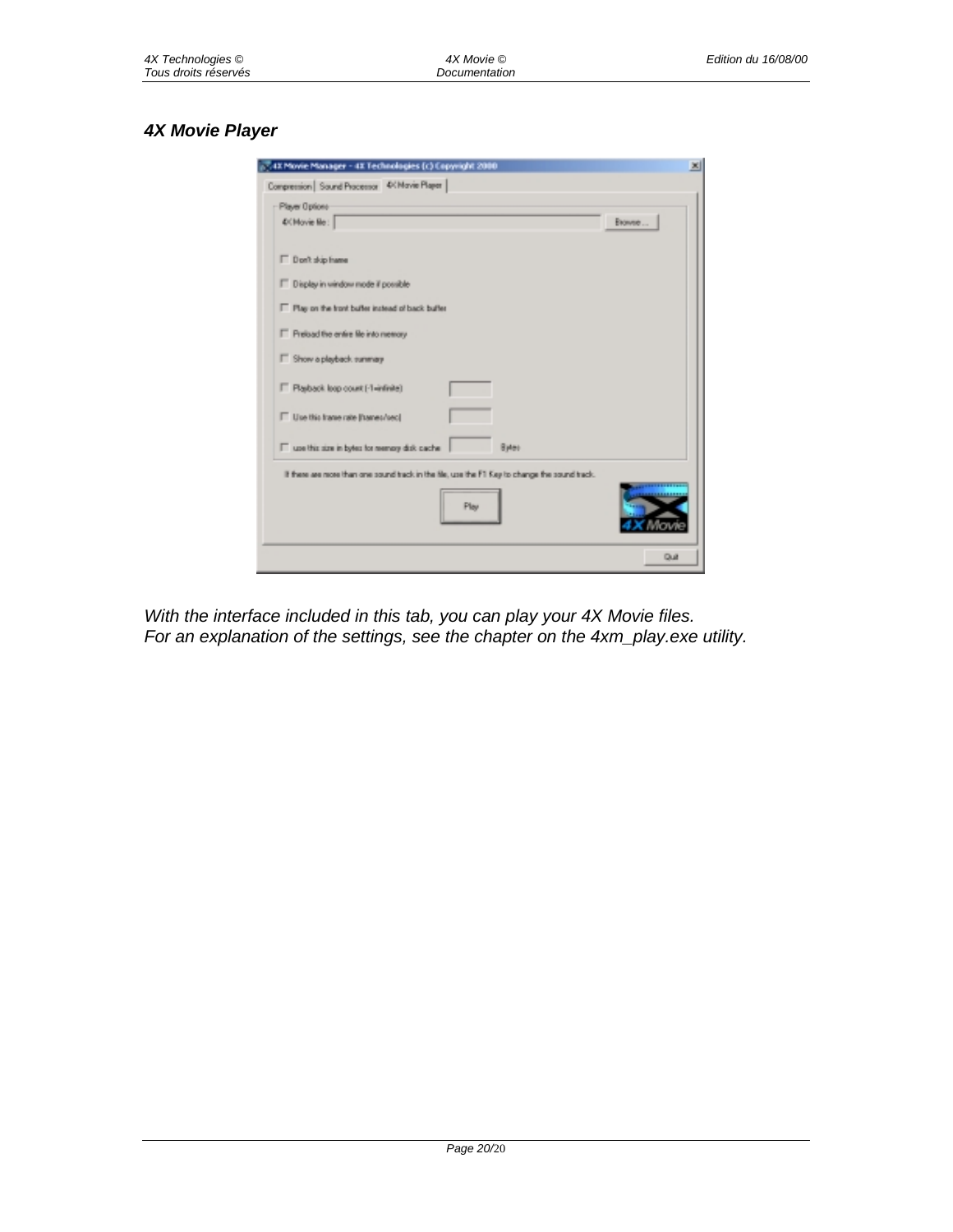# *4X\_Batch*

| 4X_batch                                                               |  |  |  |
|------------------------------------------------------------------------|--|--|--|
| Job file:                                                              |  |  |  |
| Status:                                                                |  |  |  |
| <b>4xm_comp.exe -batch -continue -fps 15 -Bps 500000 -video toto.a</b> |  |  |  |
|                                                                        |  |  |  |
|                                                                        |  |  |  |
|                                                                        |  |  |  |
|                                                                        |  |  |  |

*This tool allows optimization of compression times by using the resinputs available on a Local Area Network.* 

- 1. *Place the 4X\_Batch.exe, 4X\_Batch.txt, and 4XM\_Comp.exe files in the same directory on a device that is visible to the whole network (compression server).*
- 2. *Edit the 4X\_Batch.txt compression file according to the syntax defined hereafter.*
- 3. *From each workstation available for compression, run the 4X\_Batch.exe program on the « compression server » device.*

## *Syntax*

*Edit the compression script 4X\_Batch.txt using Notepad or Wordpad and enter the list of files to compress, following the syntax of the following example :* 

**4xm\_comp.exe -batch -continue - fps 15 - Bps 500000 - video toto.avi -out toto.4Xm -sound toto.avi - crop 10, 10, 640, 480, -resize 320, 240**

| 4xm_comp.exe | Run the compression program                                                                                                                                 |
|--------------|-------------------------------------------------------------------------------------------------------------------------------------------------------------|
| -batch       | compulsory parameter for use of the « batch » mode                                                                                                          |
| -continue    | allows you to resume compression after an interruption.<br>You must then enter the name of the 4XM file created<br>during the initial phase of compression. |
| -restart     | Any file bearing the same name will be deleted and<br>replaced by the new file.                                                                             |
| -append      | Enables you to add the new compression to be performed<br>to an existing one. The name of the 4XM file to which you                                         |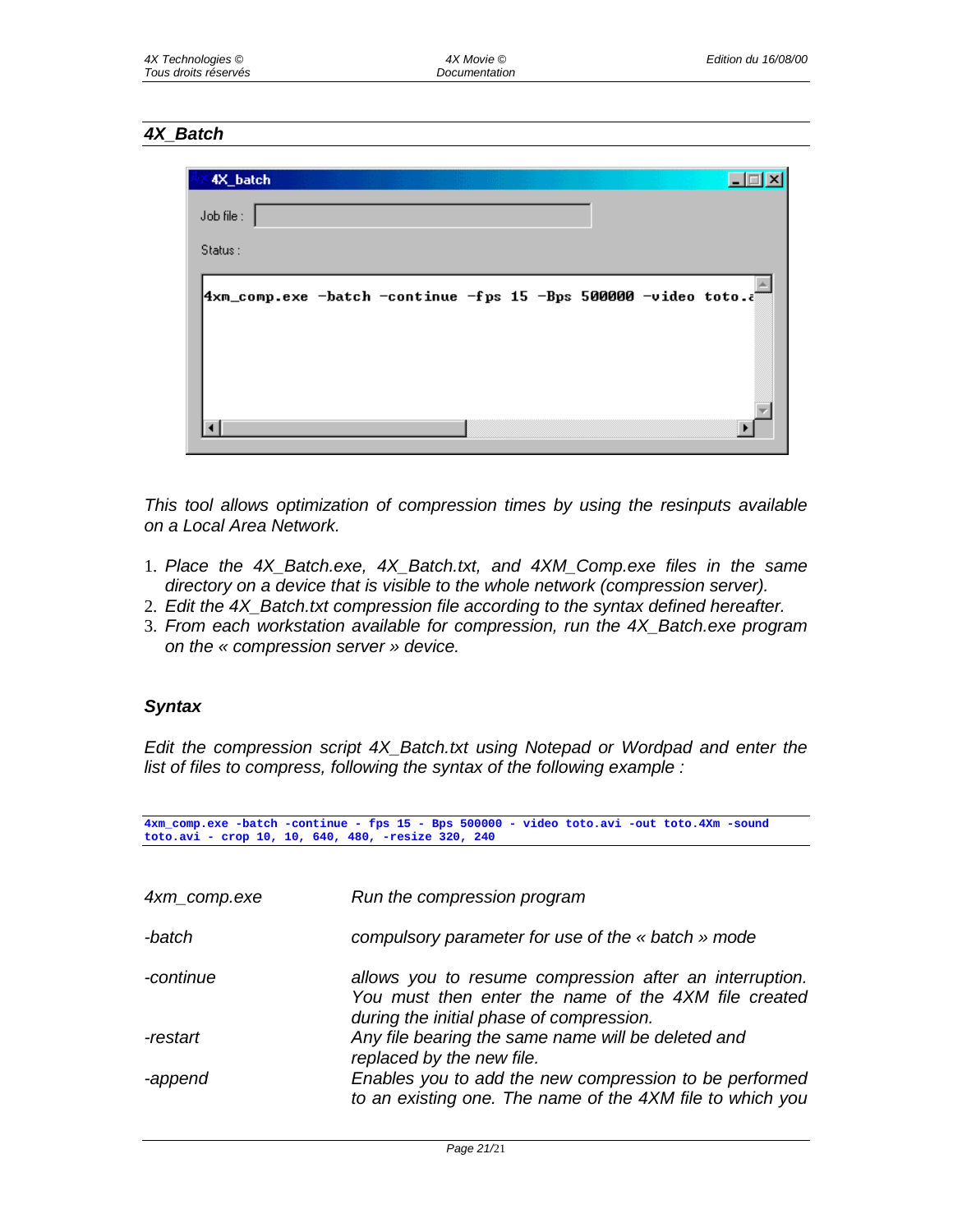| 4X Technologies ©<br>Tous droits réservés | 4X Movie ©<br>Documentation                                                                                                                                                                                                                                                                                                                                                                                                                                | Edition du 16/08/00 |
|-------------------------------------------|------------------------------------------------------------------------------------------------------------------------------------------------------------------------------------------------------------------------------------------------------------------------------------------------------------------------------------------------------------------------------------------------------------------------------------------------------------|---------------------|
| -fps $15$                                 | want to add a new sequence must be entered. This new<br>sequence is then entered after the existing one.<br>Enter the number of images per second of your<br>videosequence.<br>This parameter is only used when reading the 4XM file in<br>order to determine the image running speed.<br>NB: 4XM_Comp does not set a time scale. If you have<br>used a videorecording running at 25 images/second and<br>you enter 15 in the « Speed » box, 4XM_Comp will |                     |
|                                           | compress all the images contained in the input video, but<br>will play the compressed file at a speed of 15<br>images/second, producing a slow-motion effect.                                                                                                                                                                                                                                                                                              |                     |
| -bps 500000                               | Defines the throughput in bytes per second. The example<br>indicates 500 000 i.e. about 480 Kb per second<br>corresponding to a CD x 4 drive. You should count about<br>100 Kb per second for a single-speed drive.                                                                                                                                                                                                                                        |                     |
| -video toto.avi                           | Enter the name of the video input file to compress.                                                                                                                                                                                                                                                                                                                                                                                                        |                     |
| -sound toto.4XM                           | Enter the name of the compressed file to be created.<br>(AXM)                                                                                                                                                                                                                                                                                                                                                                                              |                     |
| -audio toto.avi                           | Enter the name of the audio file to compress. The audio<br>file may be included in the original video file and in this<br>case the same name must be entered in both fields.                                                                                                                                                                                                                                                                               |                     |
| -crop 10,10,640,480                       | -crop x,y, width, height                                                                                                                                                                                                                                                                                                                                                                                                                                   |                     |
| -resize 320,240                           | resize width, height.                                                                                                                                                                                                                                                                                                                                                                                                                                      |                     |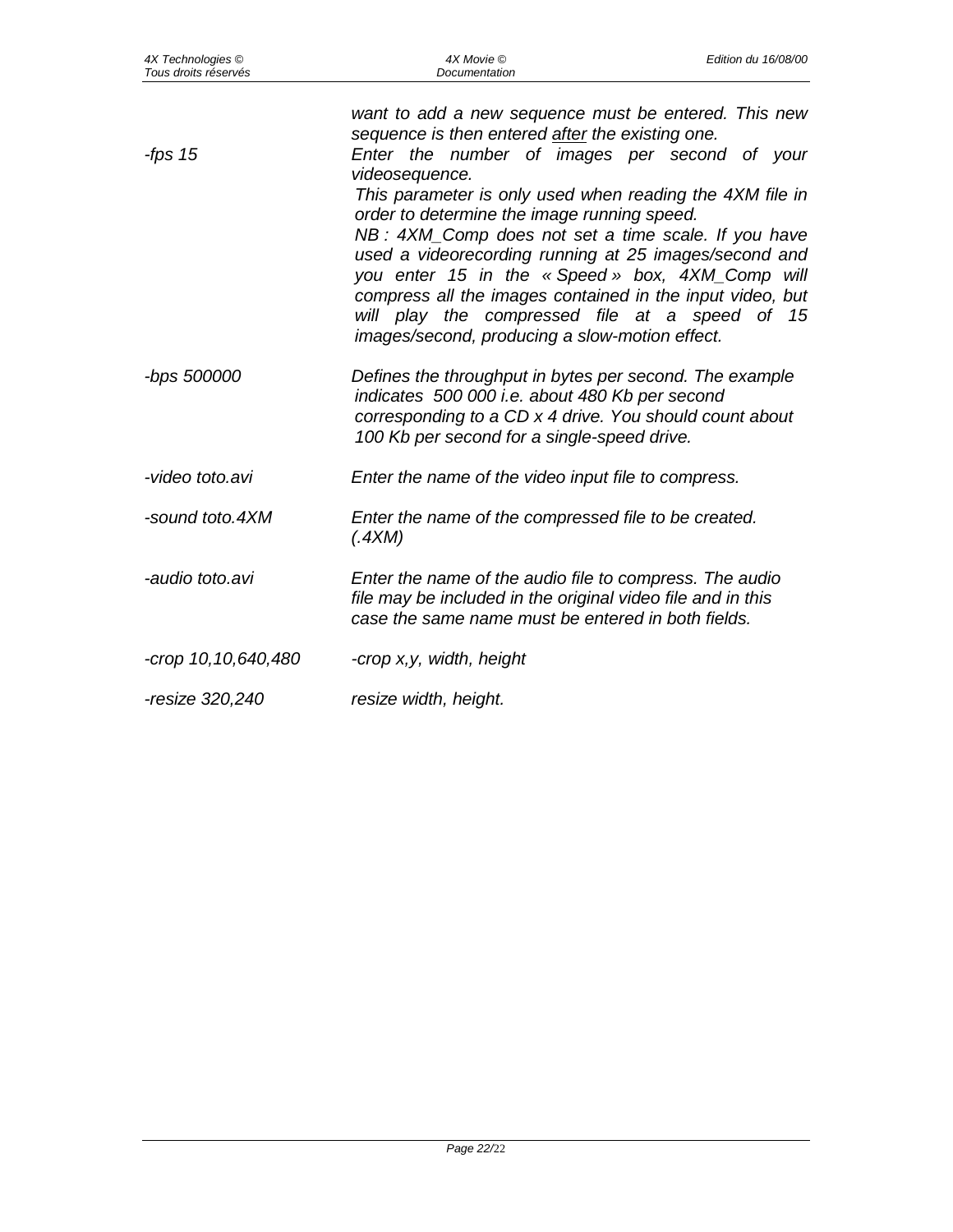## *ActiveX*

The Active X « 4X MOVIE PLAYER »

*This component is simply the standard 4X Movie player presented as an ActiveX controller* 

*Developers can thus easily integrate it into their Windows application in order to obtain high-quality video.*

Applications that accept ActiveX :

- *Internet Explorer*
- *Macromedia Director*
- *Borland Delphi*
- *Visual Basic*
- *Visual C++*

#### *Installation*

#### *Files*

The ActiveX controller runtime of the 4X MOVIE Player comprises of the following files :

- *4xmovie.ocx*
- *4Xm\_sdk.dll*

*WARNING: for ActiveX to work, you must copy 4xm\_sdk.dll into the Windows system directory or in the same directory as the executable of your application (e.g.: for Director, copy it into the same directory as director.exe).* 

#### *Registration*

*The ActiveX controller is made visible by all applications through the following instruction :* 

**regsvr32.exe** *installation path***\4xmovie.ocx**

*The ActiveX controller*  **regsvr32.exe /u** *installation path* **\4xmovie.ocx**

#### *Controls*

#### **Properties**

#### *ScenePath*

This must be the path for a .4xm file. The path may be absolute or relative in relation to the current directory.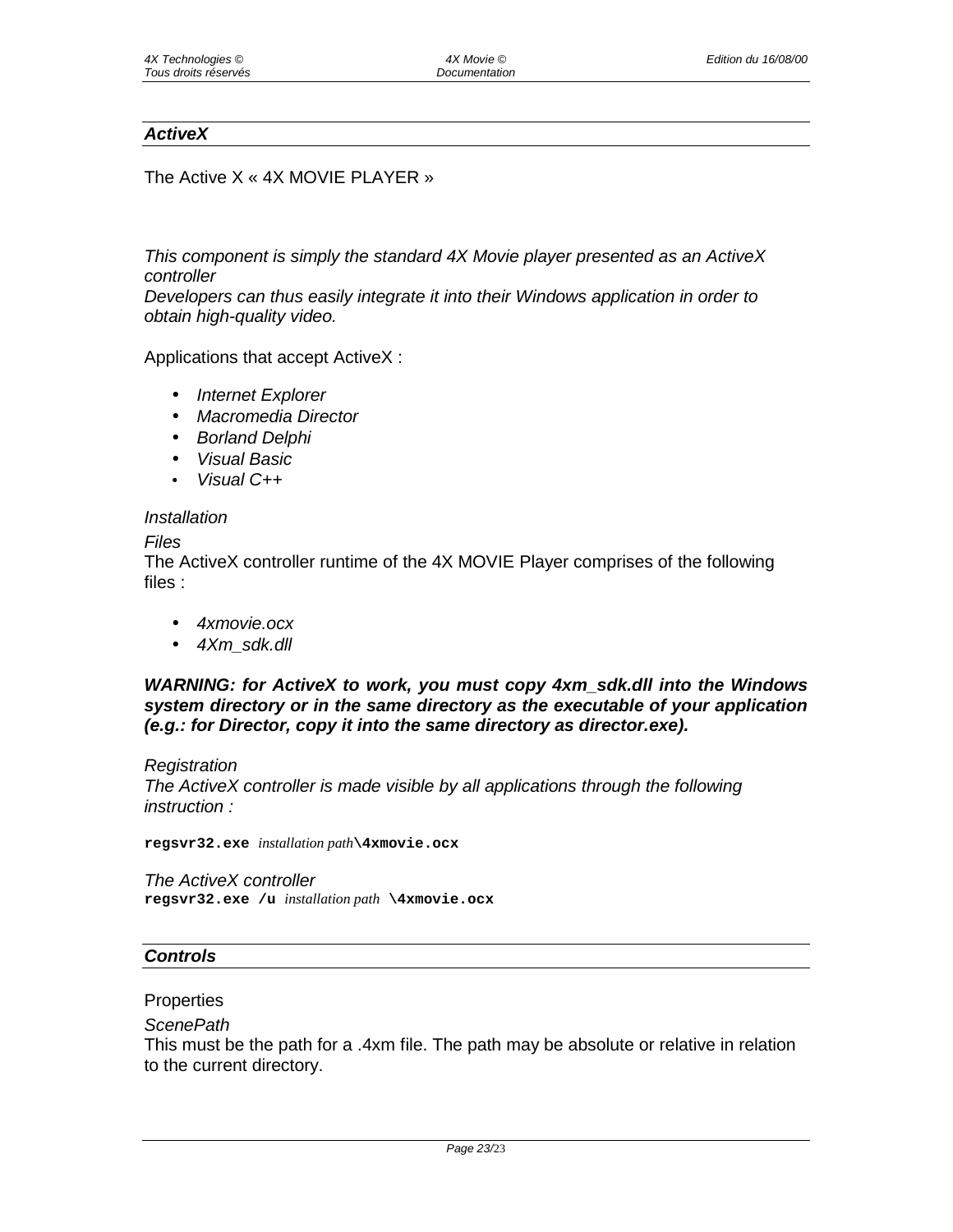# ReadyState

*Informs whether the state of the controller is ready* 

Events *ReadyStateChange Triggered when the ReadyState property has changed* 

**EndOfStream** *Triggered when the « movie » is finished* 

Class ID *8D1AB0C1-F021-11d3-BADC-525400E7CEDF*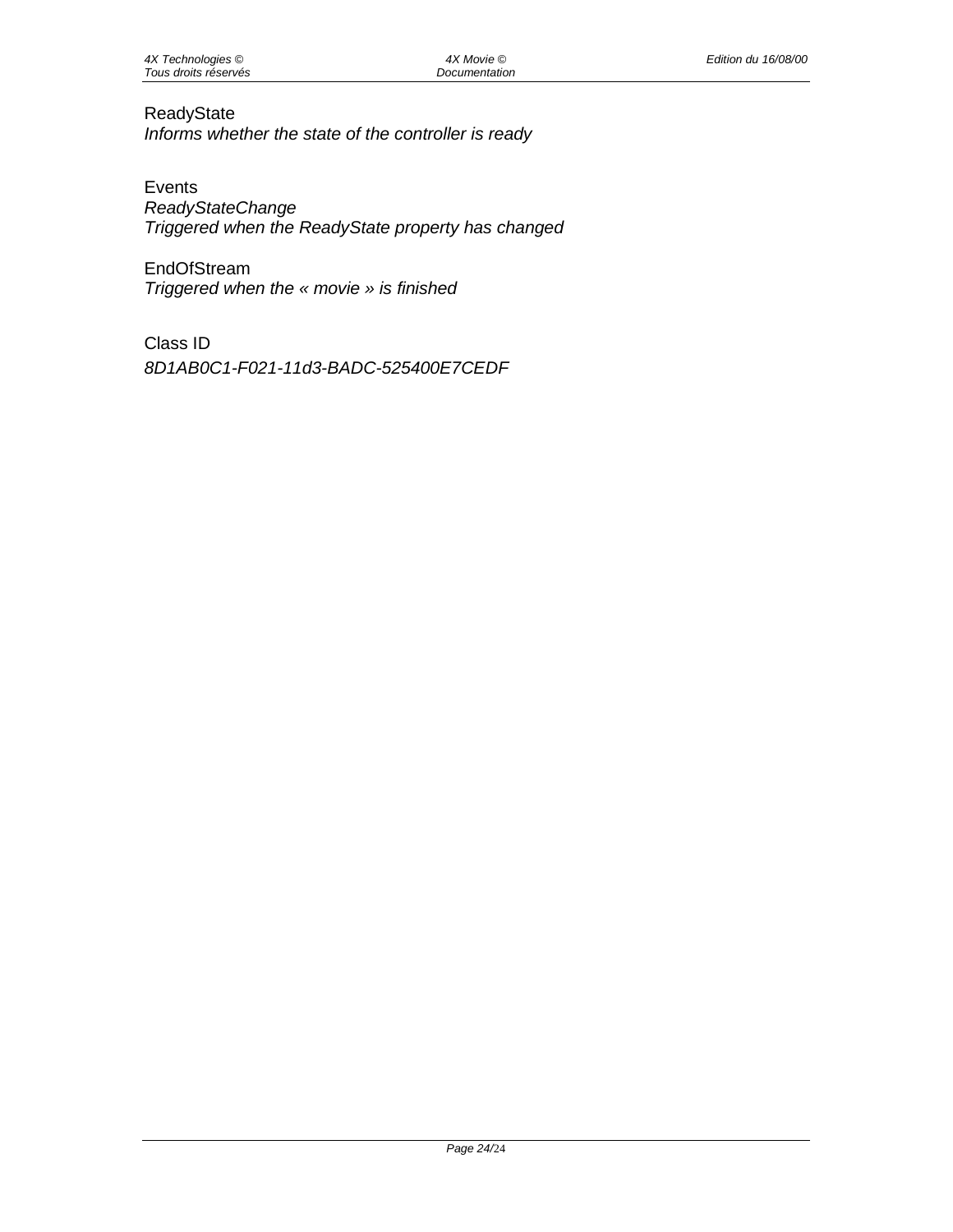# *Xtra for macromedia Director*

Installation

*Files* 

*These files are to be copied into the Xtras directory of Macromedia Director :* 

- *FourXMovie.x32*
- *4xm\_sdk.dll*

Behaviour Management

*Once Xtra has been incorporated into the Director Score window, you can open the « Behaviours » window thanks to the « Behaviour Inspector » icon.* 

| Parameters for "4x behavior"                 |                  | ×      |
|----------------------------------------------|------------------|--------|
| Enter a relative path for the 4XMovie file : | DATA\dracula.4xm | OK     |
| LocX:                                        | 10               | Cancel |
| LocY:                                        | 0                |        |
| Enable loop: $\Gamma$                        |                  |        |
| Fullscreen: $\nabla$                         |                  |        |
| where going when it's the end :              | end              |        |
| Enable sound: $\nabla$                       |                  |        |
| Enable DirectToStage : V                     |                  |        |
| Stop movie on mouseDown : V                  |                  |        |
| where going when stopped :                   | end              |        |

Path : *first of all, you must specify the relative path of the 4XM to be played*  LocX,locY : *coordinates for the upper left-hand point of the video*  EnableLoop : *forces the video to loop once the last image decompressed* 

Fullscreen : *Enables you to play the video fullscreen* 

Where going when it's the end : *you can specify the behaviour of the Xtra when the video finishes* 

Enable Sound : *Enables you to activate or disactivate the sound during the video sequence* 

EnableDirectToStage : *Allows you to specify whether DirectX is used or not (valid only for PCs, must be entered on Mac)* 

Stop Movie on mouseDown : *Enables you to stop the video with a click on the mouse* Where going when stopped *: Lets you specify the behaviour of the application at the end of the movie.*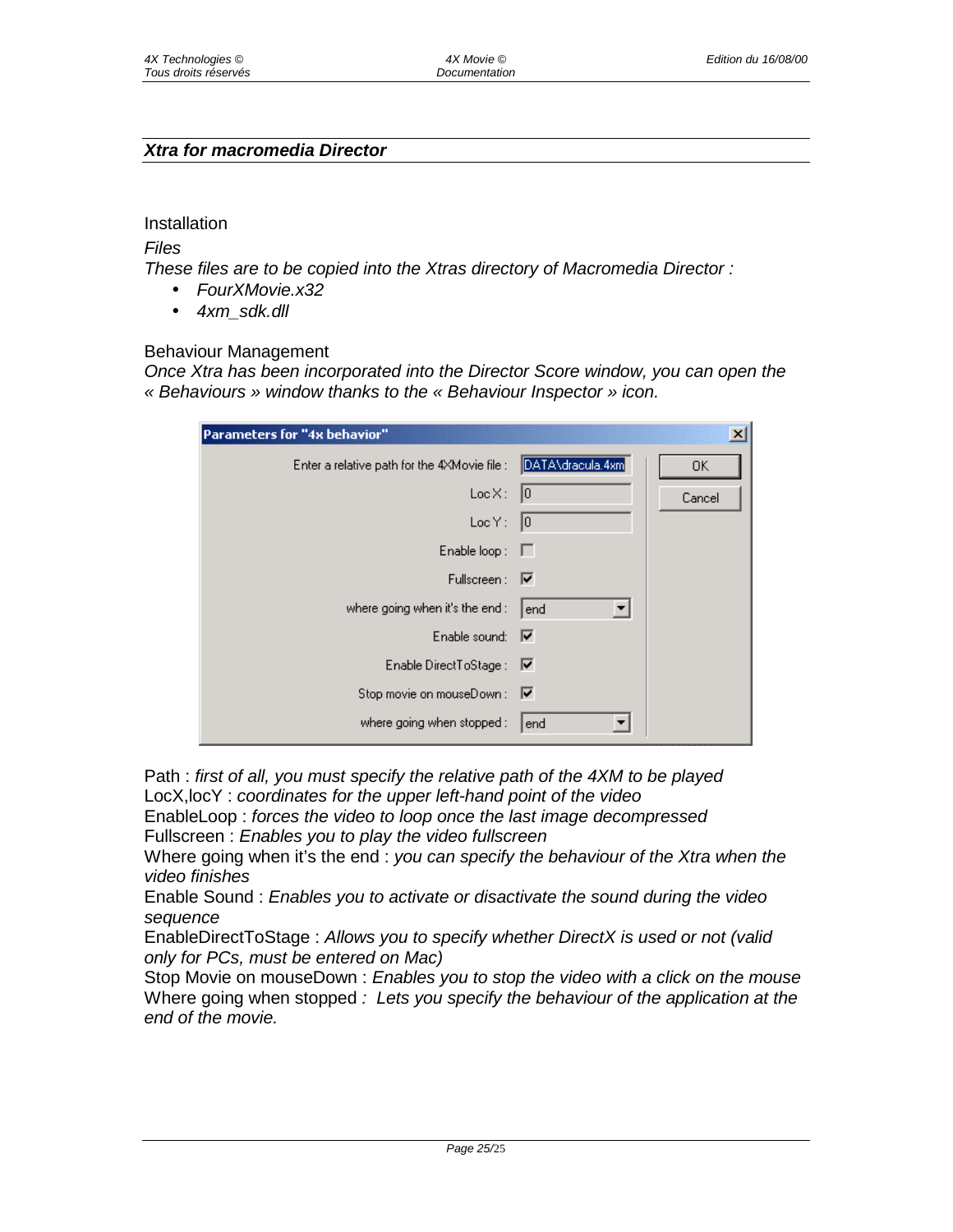# *TUTORIALS*

#### *Tutorial 1 compression of a movie*

*In this tutorial we are going to try to rebuild the Step1.4xm file which is in the directory :* 

*Installation directory / Tutorials / Step1.4xm* 

- After installing 4xMovie you will find in the Start Program /4X Technologies/4X Movie menu, a shortcut to the compressor (4X Movie Compressor). Start it
- In the first field, get the file Step1.avi » (which you will find in *Installation directory / Tutorials / Step1.avi) by using the « browse » button The compressor must automatically detect whether there is a video and an audio track in the file and must automatically fill in the data on the audio track*
- *Then, with the « browse » button, indicate the path where the compressor must write the output 4X Movie file.*
- *Next, in the « data-rate » field, place as value 500 000 bps*
- *You are then ready to start compression and may click on the « OK » button.*

*The compression of this video should take about 10 minutes and 20 seconds on a Celeron 450 MHz with 128 Mb Ram, i.e. about 25 seconds of compression time per image.* 

## *TUTORIAL 2 : Introduction of an extra sound track*

In this tutorial we are going to try and rebuild the Step2.4xm file which is in directory : Installation directory / Tutorials / Step2.4xm

*In the previously mentioned directory you will find a file called Step2.bat. This file enables you to generate file Step2.4xm which we want to rebuild. Let's analyze the content of this file.* 

*..\bin\4xm\_sound.exe ducati13s.4xm step2.4xm /Istep2.wav /T1 /C1* 

- *We call the tool enabling handling of sound tracks :* \bin\4xm\sound.exe
- *The input file which we want to modify : ducati13s.4xm*
- *Then the output file (which must be different from the input file) : step2.4xm*
- *Then the options : /Istep2.wav /T1 /C1* 
	- o *Option /I allows you to specify the input sound file*
	- o *Option /T allows you to specify the number of the track which is being modified*
	- o *Option /C allows you to specify the type of compression that you wish to perform on this audio track.*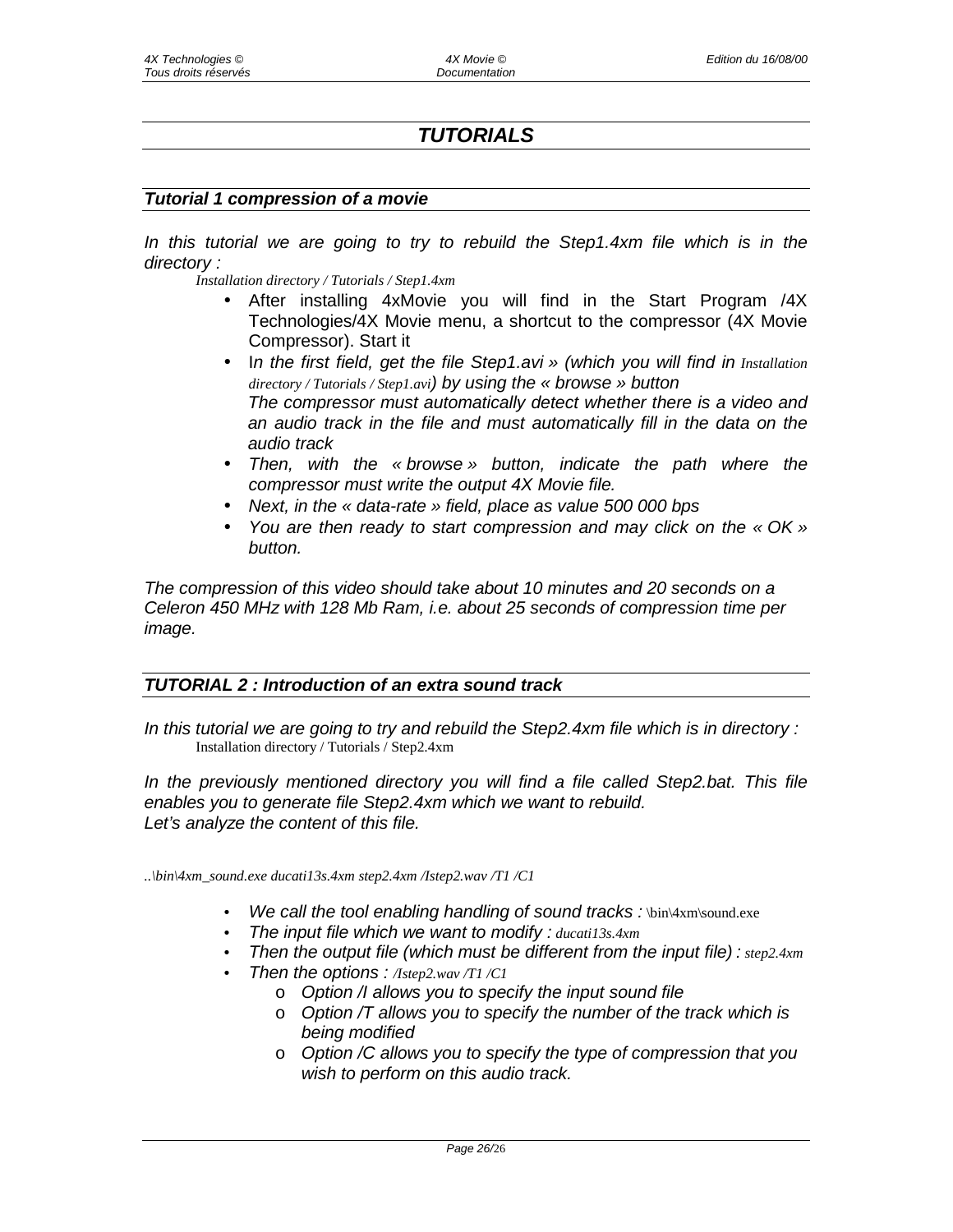*If you start the Step2.bat file a such, a dialog box will ask whether you wish to overwrite the Step2.4xm file. If you answer yes, it must create exactly the same file.*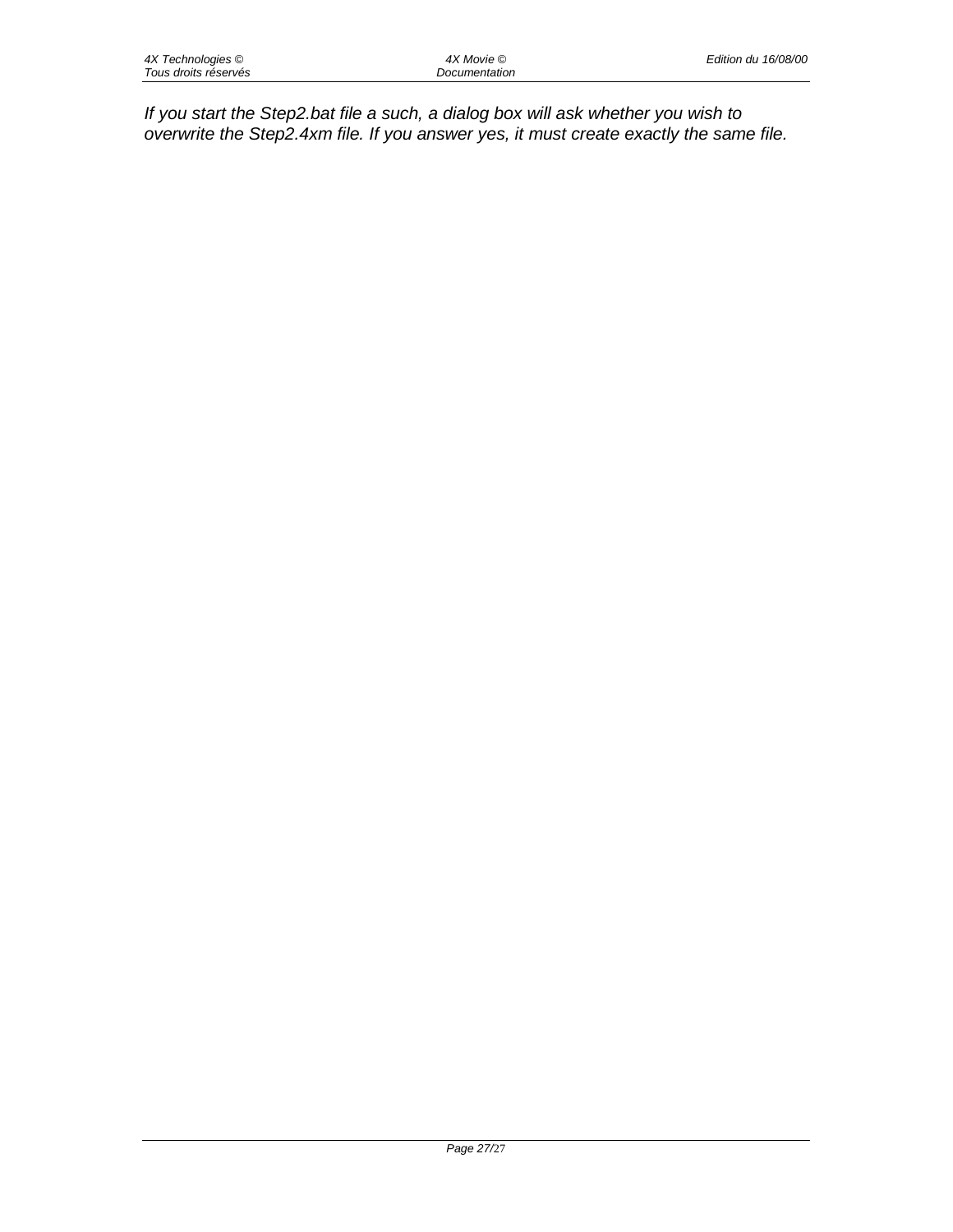# *FNXMOVIE.H et 4XM\_SDK.h*



*Handling of 4X Movie files* 

*Both « Open-file » methods enable you to create the 4XMOVIE file handler and to open a file of this kind.* 

**bool Open\_File (char \*Filename,XM\_OVERLOAD \*overload=0);**

*This allows the creation of an XM\_HANDLE and enables you to open the 4X MOVIE file from a storage medium (CD ROM or HARD DISK)* 

**bool Open\_File (void \*memory,unsigned int size,XM\_OVERLOAD \*overload=0);**

*This allows the creation of An XM\_HANDLE and enables you to open the 4X MOVIE file from a memory segment specified by the user. Memory : pointer to memory segment* 

*Size : size of memory segment* 

| <b>Struct XM OVERLOAD</b> |              |                                                                                      |
|---------------------------|--------------|--------------------------------------------------------------------------------------|
| float                     | fps;         | // use this playback frame rate in frame per                                         |
|                           |              | //second (0=use default)                                                             |
|                           | unsigned int | // use "page count" 2KB pages for the disk cache<br>page count:                      |
|                           |              | $//$ - default 1024 pages ie 2MB - (0=use default)                                   |
| int                       | loop:        | // loop the playback "loop" times (-1=infinite)                                      |
| bool                      | skip:        | // boolean witch indicate if we can skip some                                        |
|                           |              | //frame while playback (true by default)                                             |
| bool                      |              | no background read;                                                                  |
|                           |              | // boolean witch indicate we don't want to use background reading (false by default) |
|                           |              |                                                                                      |

*The XM\_overload structure which is described in the 4xm-sdk.h file allows you to define specific performance characteristics for decompression of the film.* 

- The « fps » field allows you to define a specific frame-rate. If the value is « 0 », *the rate discovered in the file will be used.*
- *The « page-count » field allows you to specify the size of the readout cache for the file. If « 0 » is entered, the cache size will be 2Mb. The minimum cache is 256 Kb (2 x128 Kb). The maximum size is 4096 Kb (2 x 2048 Kb)*
- The « loop » field is used to specify the number of times you wish to play back the *film. The default value is 0 (it is played once ; if the value is 1, it is played back once, therefore twice in all). If « -1 » is entered, the film is played indefinitely.*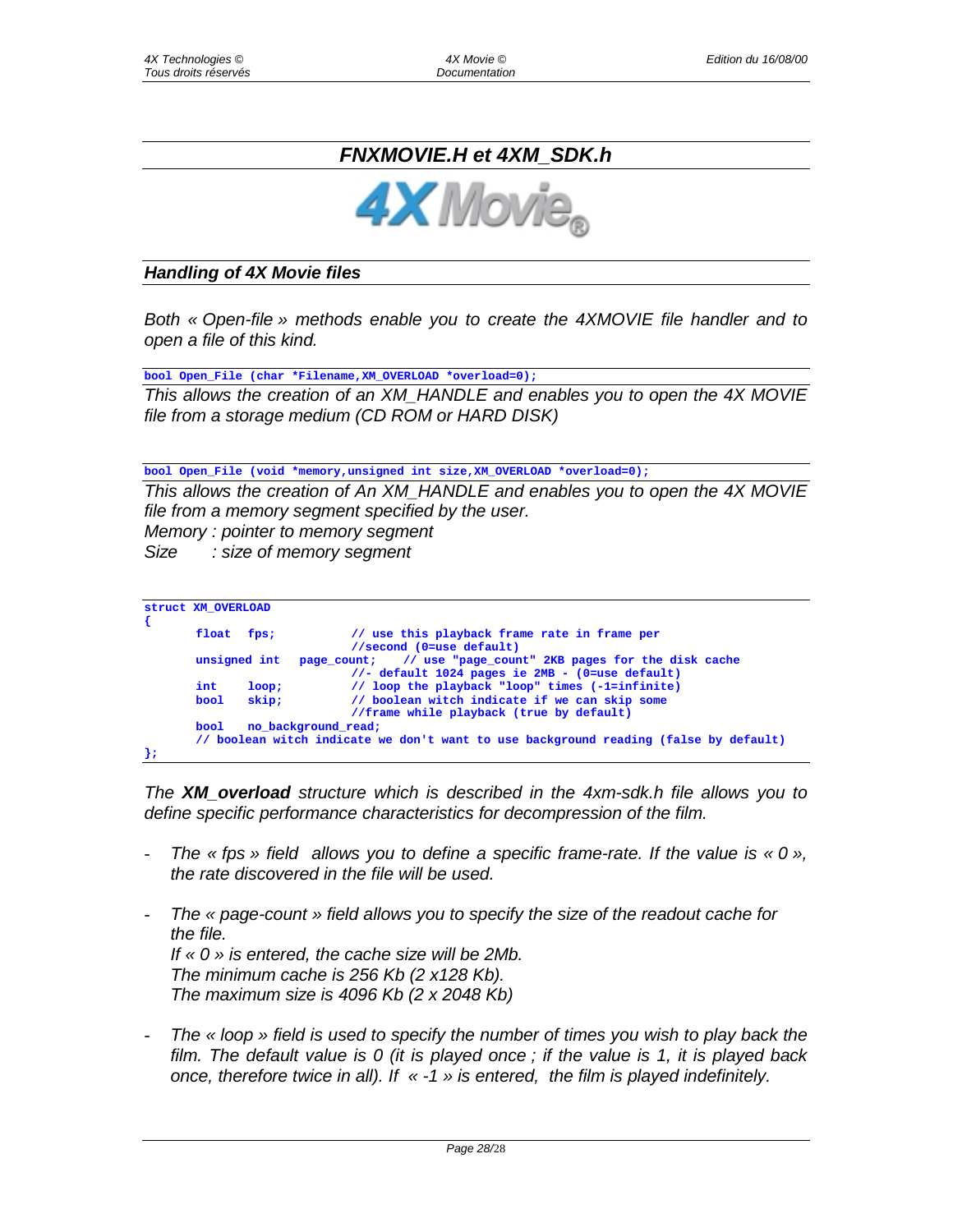- *The « skip » field allows you to state whether you wish all the images of the film to be displayed when the field is on « false » (this can slow down the « frame-rate » on some hardware) or to « skip » images when there is not enough time to display them, in order to keep the frame-rate of the film when the field is on « true ».*
- *The «no\_background\_read» field allows you to state whether you wish to read the datas from the disk with a Thread or to let them read with the default process. (The Thread reading will generally be faster than the other one, except on some very low-end configurations)*

**void Close\_File (void);**

*« Close\_file » enables you to close the active 4X MOVIE file and to destroy the 4X MOVIE handle.* 

**void Destroy\_Handle (void);**

*« Destroy\_Handle » enables to get the all memory free for the 4XM handling.* 

**XM\_HANDLE \* Get\_Xm\_Handle (void);**

*« Get\_XM\_Handle » lets you retrieve the handle for the 4X MOVIE file.* 

**XM\_ECODE Restart(void);**

*With « Restart » it is possible to reopen the 4X MOVIE file and restart compression from scratch.* 

*There is an also error code : XM\_ECODE which can take the following values :* 

 *XM\_ECODE\_OK = the operation has been correctly performed XM\_ECODE\_FAIL = it has failed* 

**const XM\_STANDARD\_HEADER \* Get\_Standard\_Header(void) const;**

*This procedure : « Get\_Standard\_Header » allows you to retrieve the 4X MOVIE file heading. An XM\_STANDARD\_HEADER structure is sent back containing complete information on the file.* 

**const char \* Get\_Name(void) const;**

*Enables you to retrieve the name of the movie, if there is one. Output : a pointer to the movie name or NULL.* 

**const char \* Get\_Desc(void) const;**

*Enables you to obtain a description of the movie, if there is one. Output : a pointer to the description or NULL.*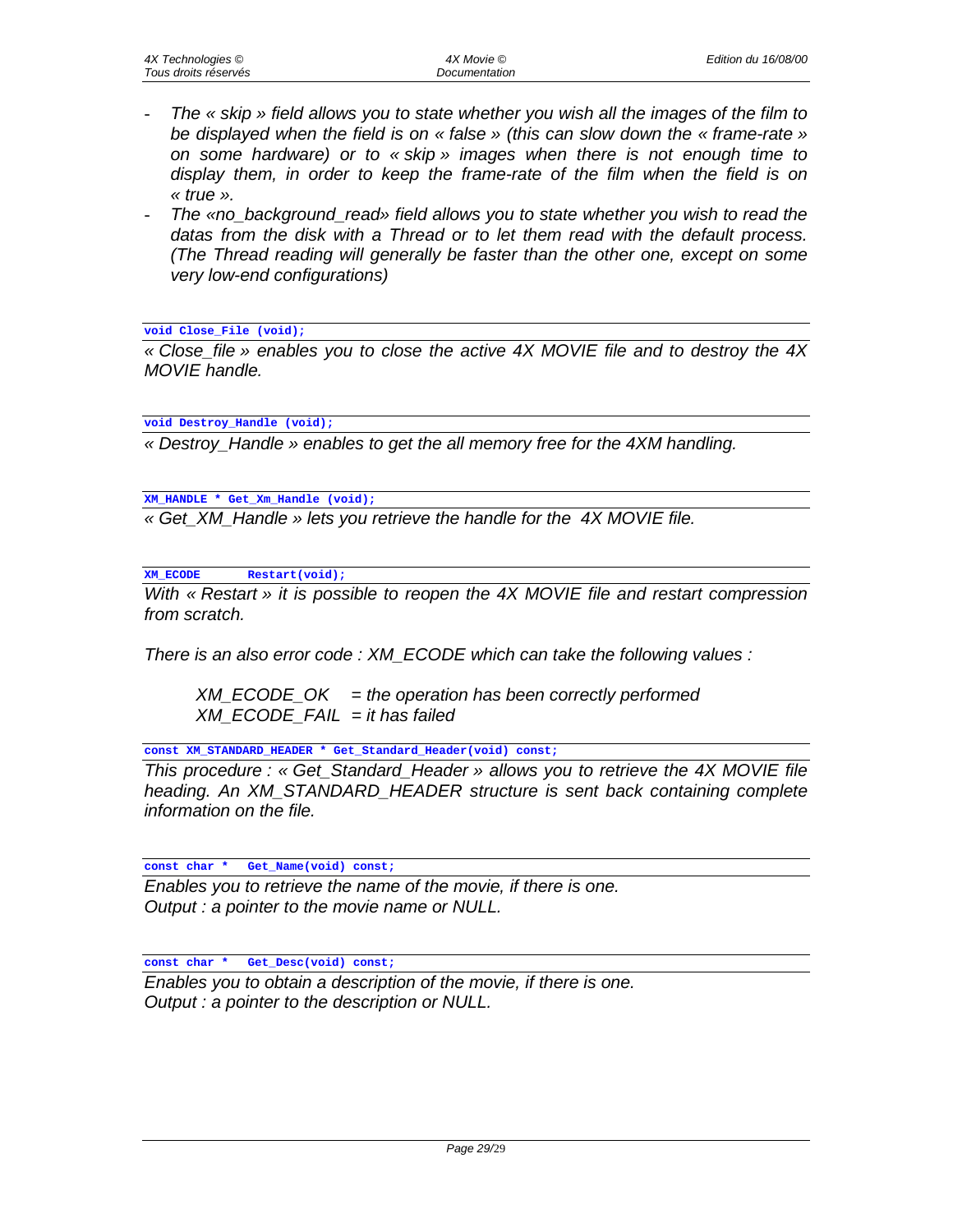**unsigned int Track\_Count(unsigned int track\_type=XMD\_TRACK\_ALL);**

*Supplies the number of « track\_type » tracks Input : the desired track type (option) Output : the number of tracks* 

**const XM\_TRACK \* Get\_Track\_Info(unsigned int track\_number,unsigned int track\_type=XMD\_TRACK\_ALL) const;**

*Obtains information on a specific track numbered « track\_number » and of the tracktype indicate by the instruction « track\_type » Input : the track number the track « family » (option)* 

**const char \* Get\_Track\_Name(unsigned int track\_number,unsigned int track\_type=XMD\_TRACK\_ALL) const;**

*Obtains the name of the track, if there is one. Input : the track number the track « family » (option) Output : a pointer to the track name or NULL* 

**const char \* Get\_Track\_Desc(unsigned int track\_number,unsigned int track\_type=XMD\_TRACK\_ALL) const;**

*Gives a description of a track, if there is one. Input : the track number the track « family » (option) Output : a pointer to the description or NULL* 

**bool Unpack\_Video\_Track(unsigned int track\_number,int x,int y,int width,int height,int pitch,void \*surface,XM\_SURFACE\_TYPE type);**

*Decompresses a given video track.* 

*Input :* 

- *the number of the video track ;*
- *horizontal X axis reference of the upper left-hand crop point*
- *vertical Y axis reference of the upper left-hand crop point*
- width of the part of the image that you wish to blit into the surface
- height of the part of the *image which you want to blit in the area*
- *width of a line across the surface (Scan Line)*
- *the surface that you wish to blit into*
- *the type of surface*

*Output :* 

- *A boolean function indicating whether or not the blit has actually been performed (it depends on the time taken).* 

**unsigned int Sound\_Packet\_Size(unsigned int track\_number);**

*Obtains the size of the current sound packet for a designated soundtrack Input : the number of the soundtrack Output : the size of the packet* 

*Page 30/*30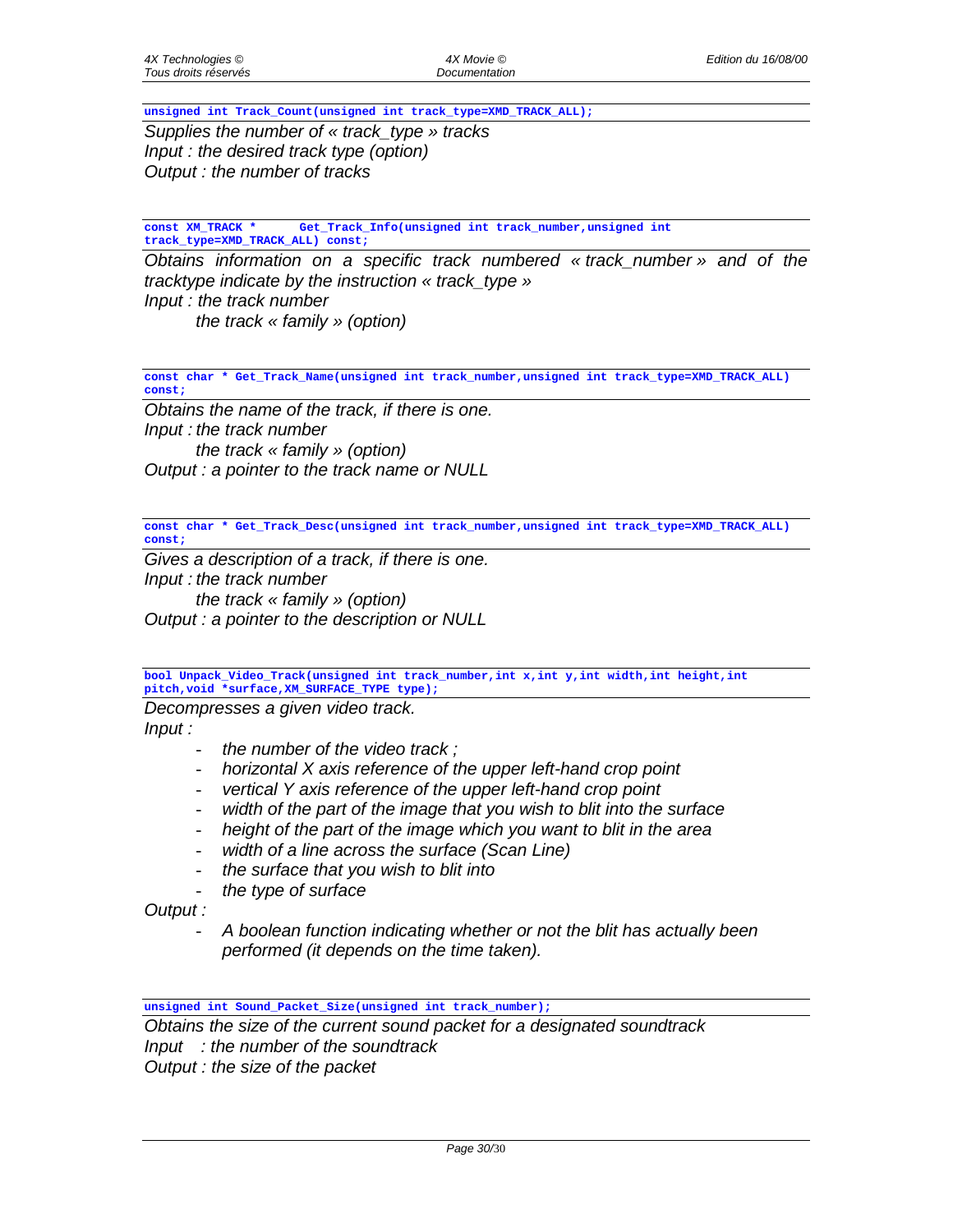**void Unpack\_Sound\_Track(unsigned int track\_number,unsigned char \*buffer0,int size0,unsigned char \*buffer1,int size1);**

*Decompresses a designated soundtrack.* 

*Input :* 

- *the number of the soundtrack*
- *a pointer to the first buffer where the data must be placed*
- *the size of the first buffer. If the size is smaller than the size of the sound packet, the second buffer will be used*
- *a pointer to the second buffer where data can be placed. If it is not necessary to use this buffer, its value must be null*
- *the size of the second buffer. If it is not necessary to use this buffer, its size must be equal to 0*

**void Enable\_Track(unsigned int track\_number,unsigned int track\_type);**

*Permits internal decompression of a track.* 

*CAREFUL : you may not authorize decompression of a single video track from the first frame of the film.* 

*There are no such constraints for the other kinds of track.* 

*Input : track number* 

 *track type* 

**void Disable\_Track(unsigned int track\_number,unsigned int track\_type);**

*Forbids internal decompression of a track. Input : track number track type* 

**bool Is\_Track\_Enable(unsigned int track\_number,unsigned int track\_type);**

*Informs whether a given track is decompressed, internally or not. Input : track number track type Output : a boolean function indicating whether the track is decompressed or not.* 

**unsigned int Get\_Frame(void);**

*Indicates the current frame of the movie. Output : the current frame* 

**Bool Next\_Frame(void);**

*Decompression of the next frame Output :* 

- *a boolean function indicating whether there is a next frame.* 

**Bool Ready(void);**

*Indicates whether the decompression engine is ready to decompress the next frame (not to be used to play back movies at full speed) Output : boolean function indicating whether the engine is ready.*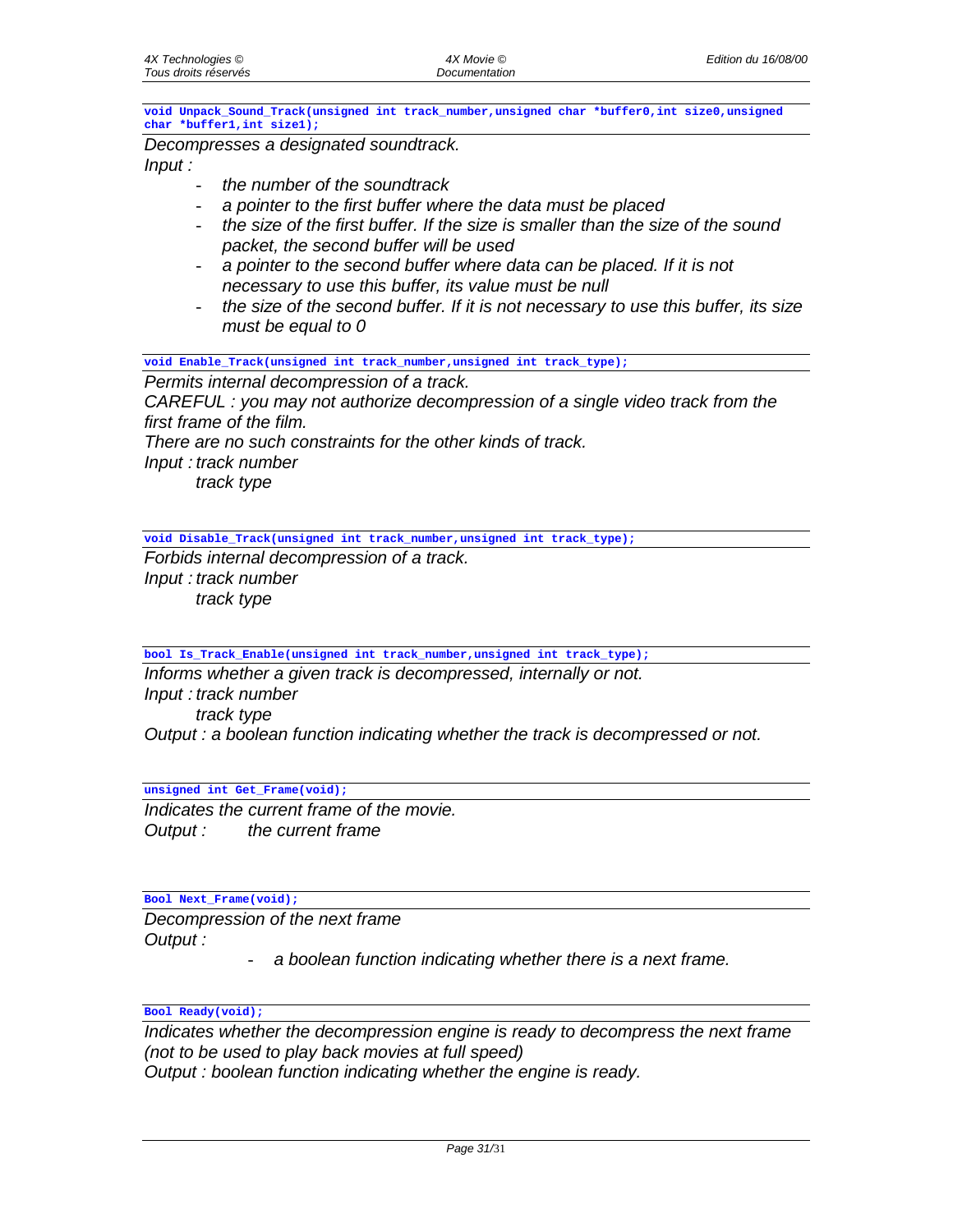#### **void Pause(void);**

*Either causes a pause on the movie or causes it to continue.* 

#### **bool Is\_Paused(void);**

*Answers whether or not the movie is paused Output :* 

- *a Boolean function stating whether the movie is paused or not.* 

**void Summary(XM\_SUMMARY \*summary);**

*Fills in a summary structure Input :* 

- *a pointer to the summary structure* 

Macros definitions

*Packer ID type for video tracks* 

**XMD\_VIDEO\_4XMOVIE\_16\_RGB\_565 XMD\_VIDEO\_4XMOVIE\_32\_RGB\_8888 XMD\_VIDEO\_4XMOVIE\_12\_YUV\_411**

*Packer ID type for soundtracks*

**XMD\_SOUND\_4XMOVIE\_PCM XMD\_SOUND\_4XMOVIE\_ADPCM**

*Track types* 

**XMD\_TRACK\_VIDEO XMD\_TRACK\_SOUND XMD\_TRACK\_SUBTITLE XMD\_TRACK\_UNKNOWN XMD\_TRACK\_ALL**

*Surface type. Internally, we use a 565 format surface, which is thus faster* 

**XM\_SURFACE\_RGB\_555 XM\_SURFACE\_RGB\_565 XM\_SURFACE\_INVALID**

*Standard title heading for 4X Movie* 

**struct XM\_STANDARD\_HEADER**

*Standard information on 4X Movie tracks* 

**struct XM\_TRACK**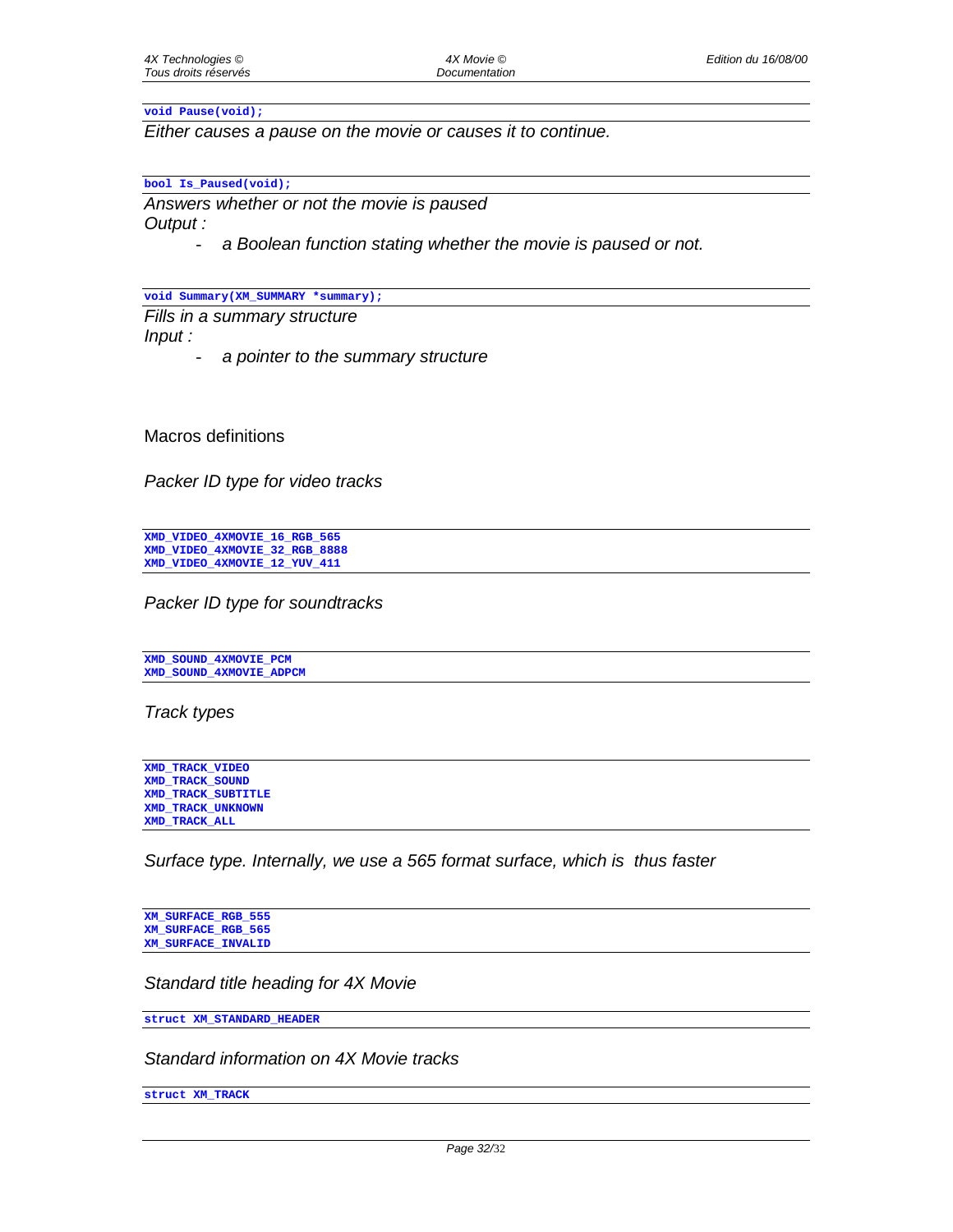# *Specific information on 4X Movie video tracks*

**struct XM\_VIDEO\_TRACK:public XM\_TRACK**

#### *Specific information on 4X Movie soundtracks*

**struct XM\_SOUND\_TRACK:public XM\_TRACK**

# *4X Movie decompression information*

**struct XM\_SUMMARY**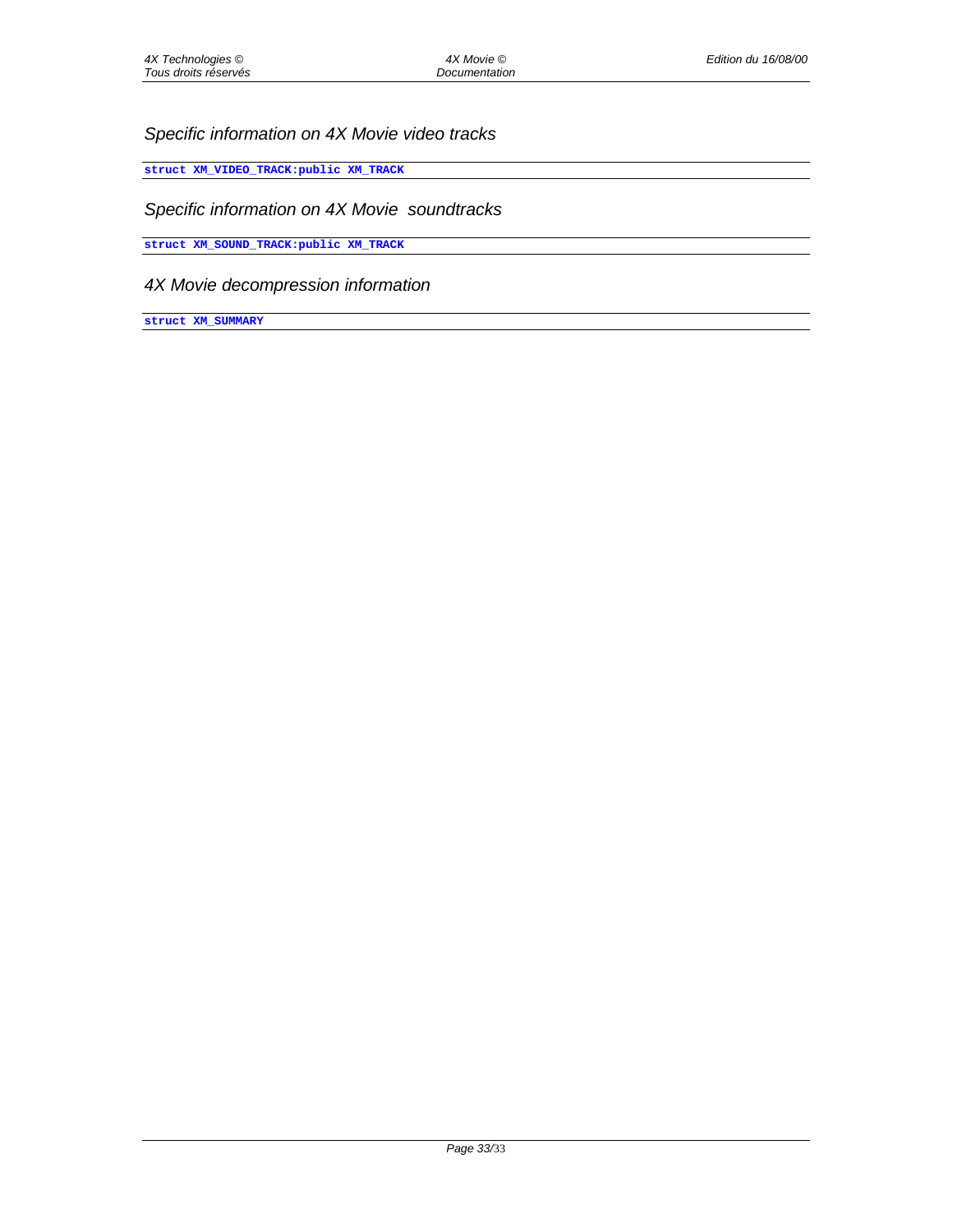# *MANAGEMENT OF THE AUDIO DEVICE (Sound Peripheral)*

*Macro definitions for sound formats* 

**XMD\_MONO XMD\_STEREO XMD\_22KHZ XMD\_44KHZ XMD\_8BITS XMD\_16BITS XMD\_24BITS bool Create\_Sound (HWND hwnd, unsigned int channel\_count=XMD\_MONO, unsigned int sample\_rate=XMD\_22KHZ, unsigned int bits\_per\_sample=XMD\_16BITS);**

*Creation of the audio device manager Input :* 

- a pointer to a Windows window (which may be created by FNX MOVIE *thanks to the Operating System Manager).*
- *the number of audio channels*
- *the number of samples per second*
- *the number of bits per sample*

*Output :* 

- *Sends back a boolean function (true if successfully performed, false if not).* 

**void Destroy\_Sound (void);**

*Destroys the audio device manager* 

**unsigned int add\_Track (unsigned int channel\_count=XMD\_MONO, unsigned int sample\_rate=XMD\_22KHZ, unsigned int bits\_per\_sample=XMD\_16BITS);**

*Adds a soundtrack.* 

*Input :* 

- *number of channels*
- *the frequency*
- *the number of bits*

*Output :* 

- *Answers « 0 » if unsuccessful, otherwise supplies the size of the secondary buffer.* 

```
void Lock_Sound (unsigned int sound_size,
                          void **ptr1,unsigned long *size1,
                          void **ptr2,unsigned long *size2,
                          unsigned int num_player=0);
```
*Locks the secondary buffer for a given track and returns the pointers for the secondary buffer.* 

*Input :* 

- amount of space to be locked in secondary buffer.
- *the first pointer to the buffer*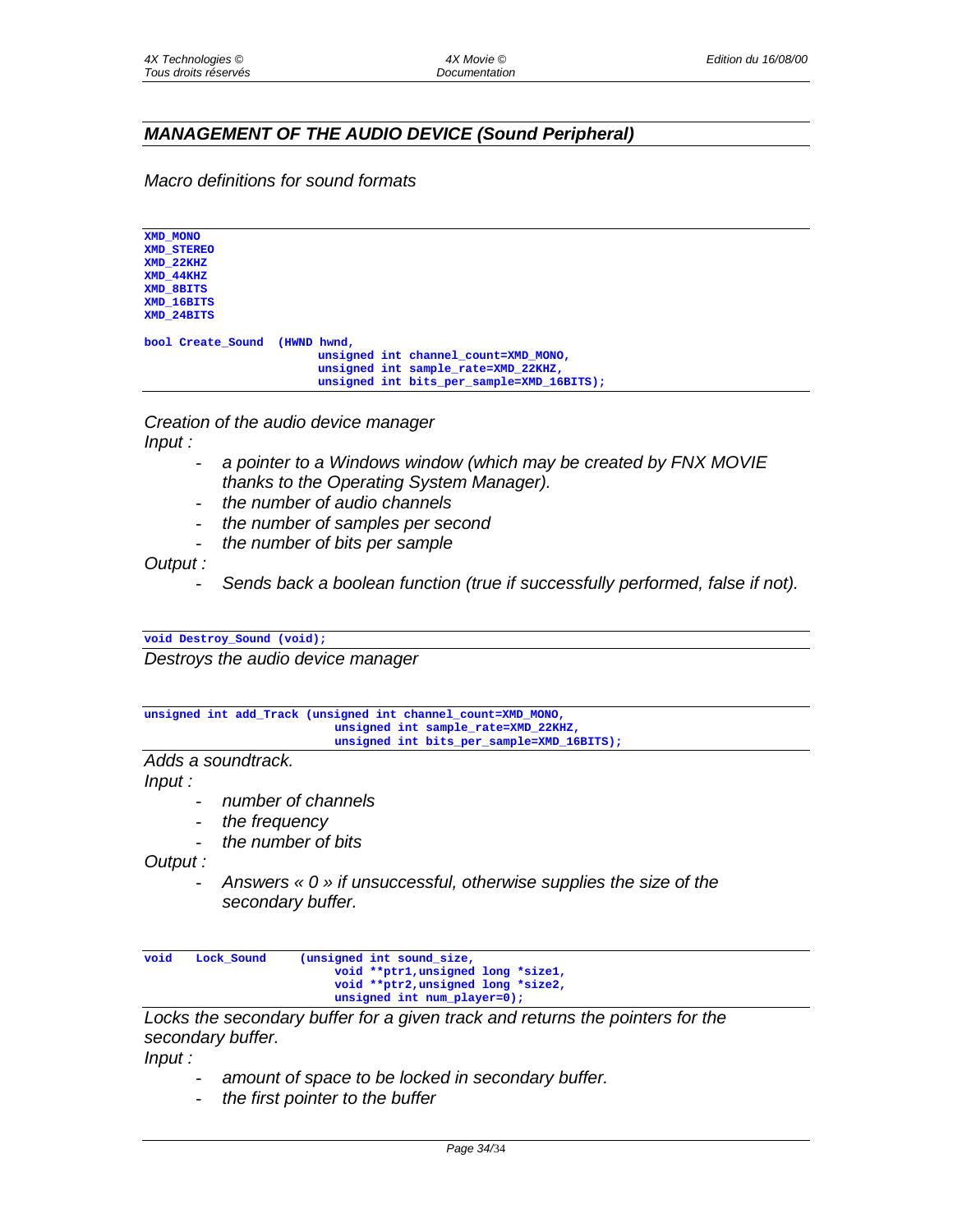- *size of the first pointer*
- *second pointer to the buffer (only to be filled if the first is close to the end of the buffer, which is circular).*
- *size of the second buffer (0 if the second buffer is NULL)*
- *number of track player*

**void Unlock\_Sound (void \*ptr1,unsigned long size1, void \*ptr2,unsigned long size2, unsigned int num\_player=0);**

*Unlocks the secondary buffer for a given track player Input :* 

- first pointer to the buffer
- *size of the first pointer*
- *second pointer to the buffer (only to be filled in if the first is close to the end of the buffer, which is circular).*
- size of the second buffer (0 if the second buffer is NULL)
- *number of track player*

**void Play\_Sound (unsigned int num\_player=0);**

*Plays the track of a given player Input : number of the track player* 

**void Stop\_Sound (unsigned int num\_player=0);**

*Stops a give track player* 

*Input : number of the track player* 

**unsigned int Next\_Sound\_Frame (unsigned int sound\_size,unsigned int num\_player=0);**

*After the writing of a sound frame, it allows pointers to the secondary buffer to be repositioned for the next frame.* 

*Input :* 

- size of the packet than has just been written into the secondary buffer
- *number of the track player*

*Output : number of the next sound frame to be written to* 

**unsigned int Sound\_Track\_Count (void);**

*Gives the number of the track player Output : number of the track player*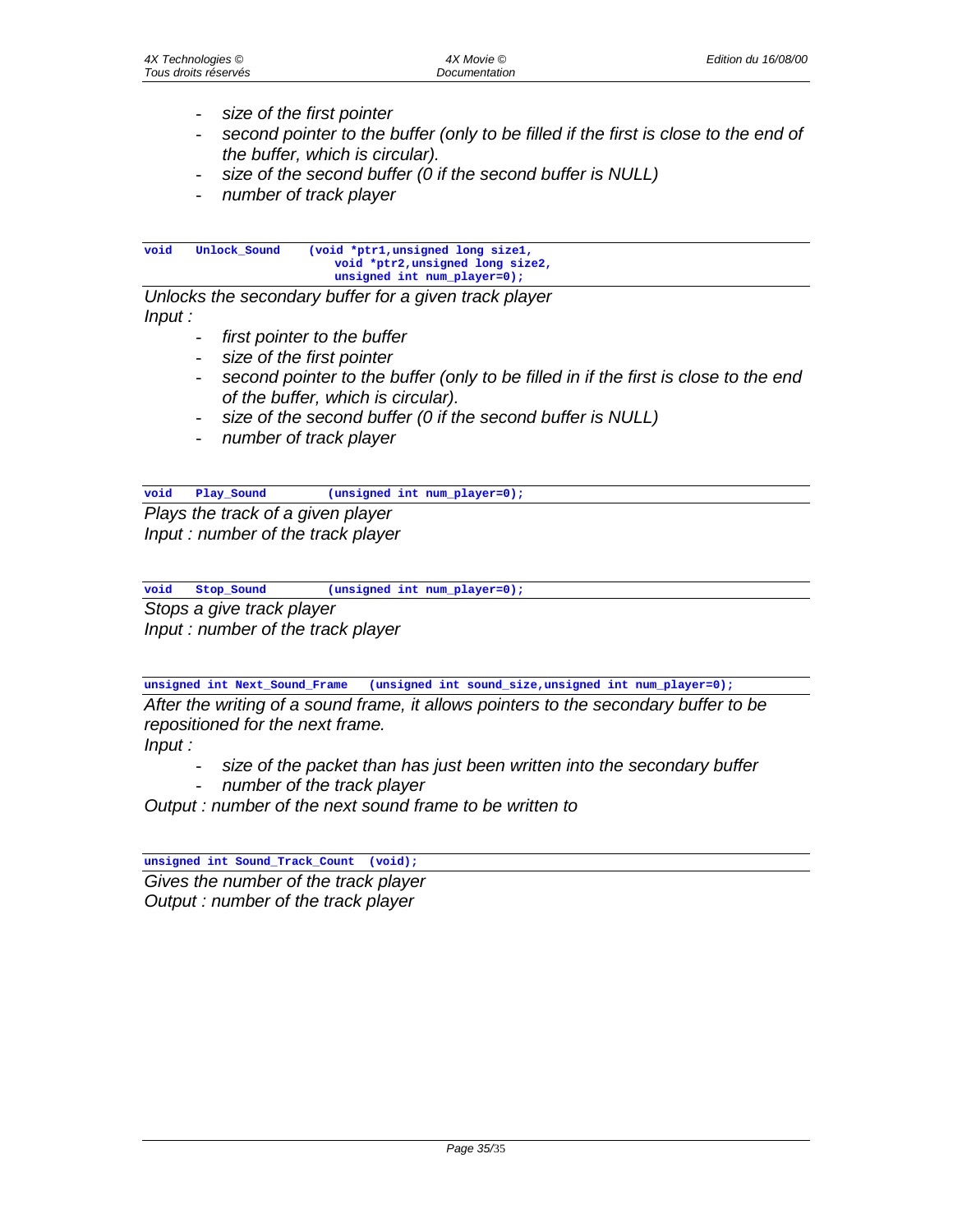## *Management of the Graphic Device*

```
Bool Create_Screen (unsigned int width,
                      unsigned int height,
                      unsigned int bpp,
                      HWND hwnd, bool fullscreen);
```
*Creation of the Graphic Device Manager Input :* 

- *width of images*
- *height of images*
- *number of bits per pixel*
- *a pointer to an Operating System window*
- *a boolean function to state whether you wish to display fullscreen or in a window (true = fullscreen, false = in a window)*

*Output : sends back a boolean function (true if successful, otherwise false)* 

**void Destroy\_Screen (void);**

*Destroys the Graphic Device Manager* 

**bool Lock\_Back\_Screen (void \*\*Screen,int \*Scan\_Line);**

*Locks the back buffer of the peripheral Input :* 

- *address of a pointer where the address of the buffer will be placed*
- address of a whole number for the Scan Line (in number of columns) of the *buffer*

*Output : gives a boolean function (true if successful, false if not)* 

**void Unlock\_Back\_Screen (void \*Screen);**

*Unlocks the back buffer of the peripheral Input : a pointer to the back buffer which was modified* 

**void Show\_Back\_Screen (void);**

*Enables the back buffer to be displayed. Flips between the front and back buffers* 

**void Clear\_Back\_Screen (unsigned long color);**

*Clears the screen with a specified colour Input : colour for the clear* 

**bool Lock\_Front\_Screen (void \*\*Screen,int \*Scan\_Line);**

*Locks the front buffer of the peripheral Input :* 

- *address of a pointer where the address of the buffer will be placed*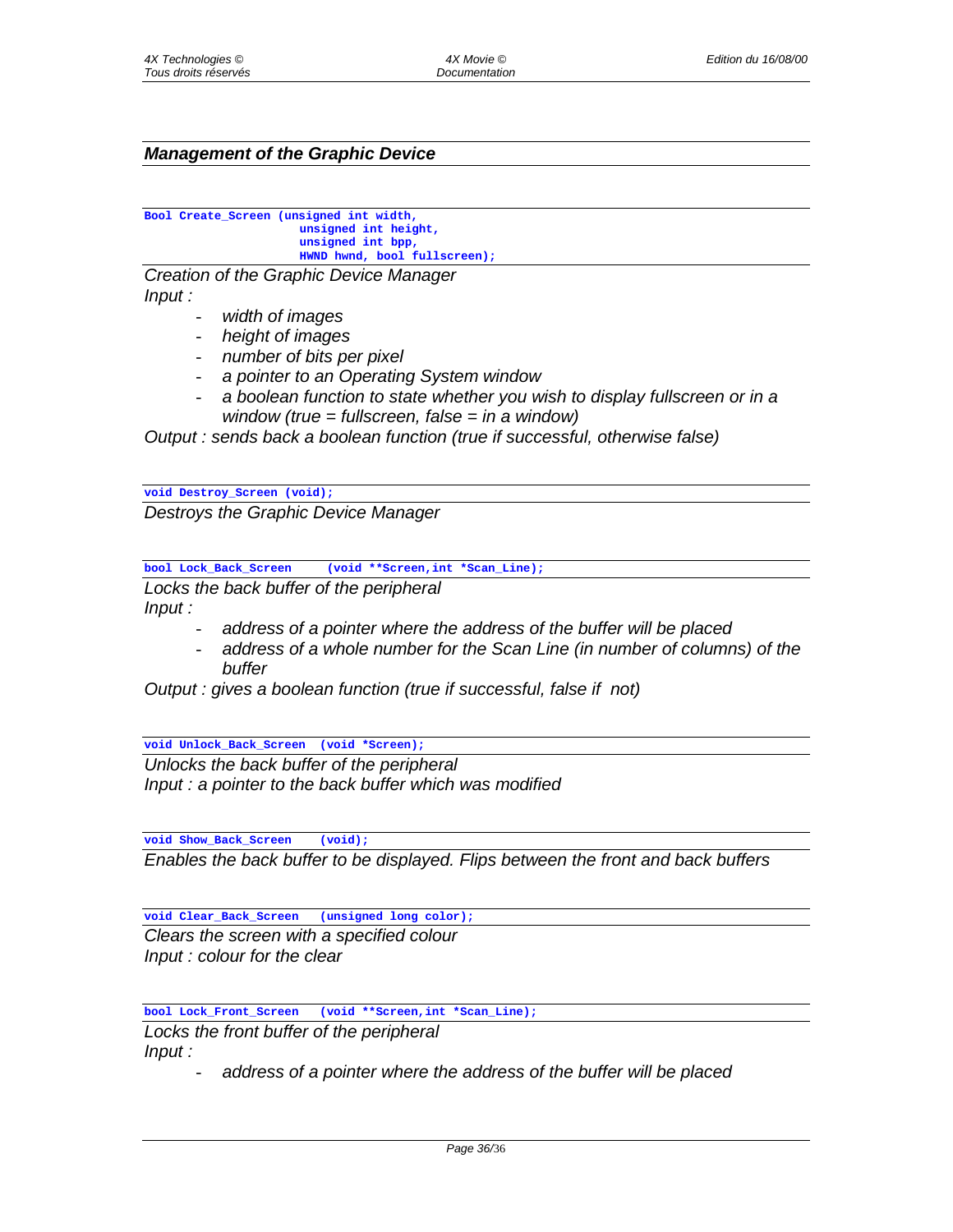- *address of a whole number for the Scan Line (in number of columns) of the buffer* 

*Output : gives a boolean function (true if successful, false if not)* 

**void Unlock\_Front\_Screen (void \*Screen);**

*Unlocks the front buffer of the peripheral Input : a pointer to the front buffer which was modified* 

**void Clear\_Front\_Screen (unsigned long color);** *Clears the screen with a specified color Input : colour for the clear* 

**void Set\_Screen\_Mode (unsigned int width,unsigned int height,unsigned int bpp);**

*Used to change the resolution of the peripheral Input :* 

- *width*
- *height*
- *number of bits per pixel*

*XM\_SURFACE\_TYPE Get\_Surface\_Type(void);* 

**void Print (char \*Texte,int x,int y,int Scan\_Line, XM\_SURFACE\_TYPE Type,unsigned int Color,void \*Buffer);**

*Allows you to write a string of characters into a buffer Input :* 

- *character string*
- *X axis in the buffer where you wish to write the string*
- *Y axis in the buffer where you wish to write the string*
- *buffer Scan Line*
- *type of surface returned by the previous function*
- *color of characters*
- *destination buffer*

#### **unsigned int GetScreenWidth (void);**

*Allows you to retrieve the number of columns on the screen Output : number of columns*

**unsigned int GetScreenHeight (void);**

*Allows you to retrieve the number of lines on the screen Outpour : the number of lines* 

**void Restore\_Surface (void);**

*Allows you to restore the screens surfaces*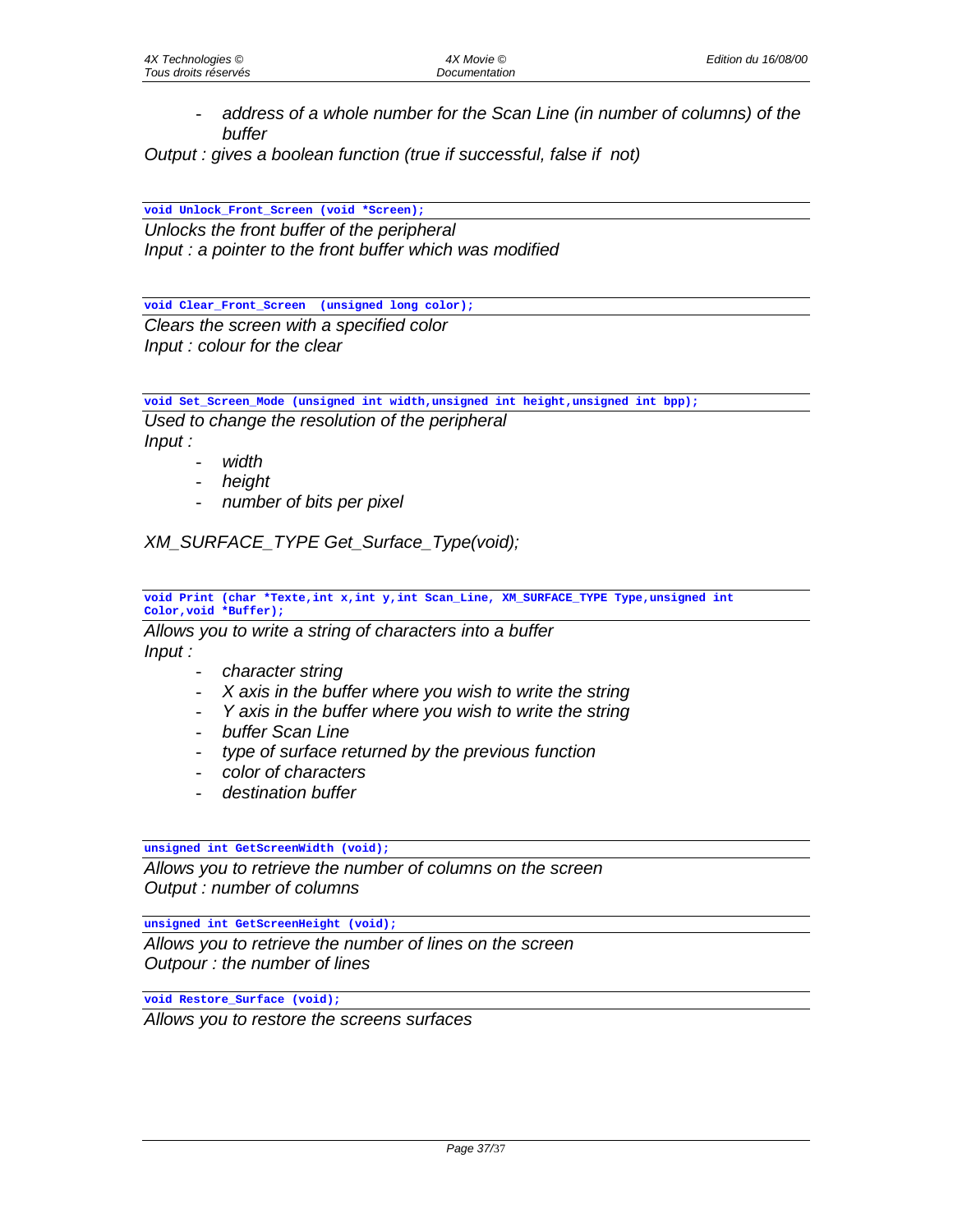# *OPERATING SYSTEM MANAGEMENT*

**bool Create\_Window (HINSTANCE hInstance,char \*appname, char \*title,int x, int y, int width,int height);**

*Creation of a new system window.* 

*Input :* 

- *Instance supplied by the operating system*
- *Name of the application*
- *Title of the window*
- *X axis of the window*
- *Y axis of the window*
- *width*
- *height*

#### **void Destroy\_Window (void);**

*Destroys the window* 

#### **int\* Get\_Key (void);**

*Allows you to obtain a map of the keyboard Output :* 

> - *Table of 256 whole numbers (if a key has been used, the entry in the ASCII equivalence table is 1)*

**void Center\_Window (void);**

*Allows you to center the window* 

**void Show\_Window (void);**

*Allows you to display the window* 

**HWND Get\_Window (void);**

*Allows you to obtain the pointer to the window Output : pointer to the system window* 

**void SetMsgCallback (LRESULT (\*callback)(HWND hWindow,UINT uMsg,WPARAM wParam,LPARAM lParam));**

*Enables to give the OS message manager callback. Input : - pointer to the function managing the OS messages.* 

**const char \*Get\_Last\_Error(void) const;**

*Allows you to obtain the last error message triggered off Output : the last error message*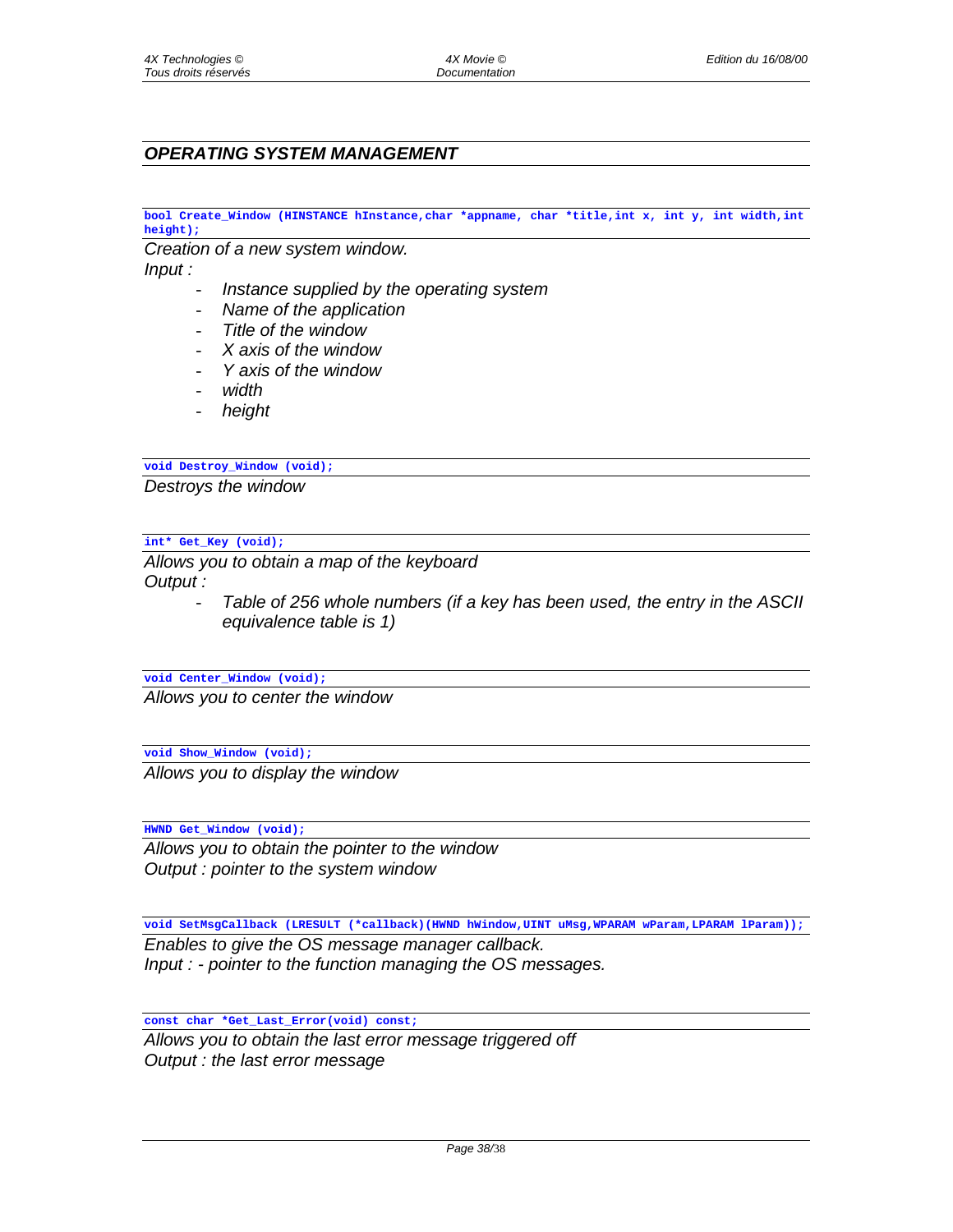# *SDK PC : FnxMovie\_Player.CPP*



#### *Introduction*

*FNX MOVIE is an API which uses the 4X MOVIE SDK. This API enables you to use - in a simplified way - all the functions of 4xm\_sdk as they are described in the 4xm\_sdk.h. With FNXMOVIE you can handle layers « OS », « GRAPHIC DEVICE » and « SOUND DEVICE »* 

*FNXMOVIE allows all these operations through an FNXMOVIE type class.* 

*In order to create this class, you must use the function :* 

**FNXMOVIE \*Xm\_FnxMovie\_New() ;**

*and to destroy such a class, use :* 

**Xm\_FnxMovie\_Delete(FNXMOVIE \*fnxmovie) ;**

*Within this class you have 4 types of method :* 

- *methods enabling you to manage 4XM files ;*
- *methods enabling you to manage the graphic peripheral ;*
- *methods enabling you to manage the sound (audio) peripheral ;*
- methods enabling you to handle the interface with the Operating System.

*Description of the decompression and environment management procedure with FnxMovie*

#### Initializations

```
fnxmovie = Xm_FnxMovie_New()
fnxmovie->Open_File(lpszCmdLine);
xm_handle=fnxmovie->Get_Xm_Handle();
xm_handle->Enable_Track(0,XMD_TRACK_VIDEO);
nb_track_sound = xm_handle->Get_Track_Cound(XMD_TRACK_SOUND);
xm_handle->Enable_Track(track_number,XMD_TRACK_SOUND);
fnxmovie->Create_Window(hInstance,"4XM_PLAY","4X Movie",0,0,640,480))
fnxmovie->SetMsgCallback(win_msg);
XM_VIDEO_TRACK * video = (XM_VIDEO_TRACK *) xm_handle->Get_Track_Info (0,XMD_TRACK_VIDEO);
fnxmovie->Create_Screen(video->width,video->height,16,fnxmovie->Get_Window(),false)
XM_SOUND_TRACK * sound = (XM_SOUND_TRACK *) xm_handle->Get_Track_Info
(track_number,XMD_TRACK_SOUND);
```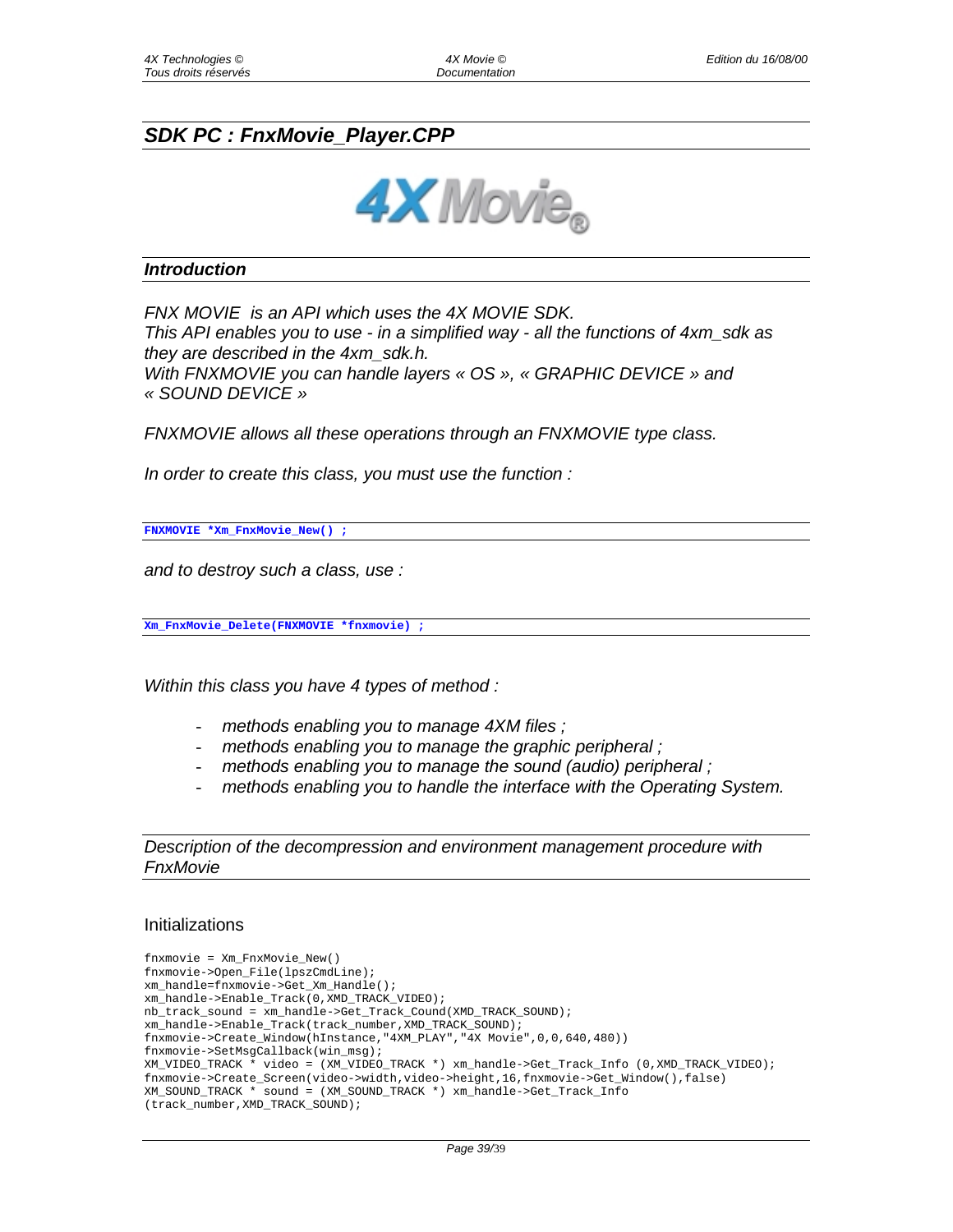fnxmovie->Create\_Sound(fnxmovie->Get\_Window(),sound->channel\_count,sound->sample\_rate,sound- >bits\_per\_sample)) fnxmovie->Show\_Window();

## Message Management Loop

LRESULT win\_msg(HWND hWindow,UINT uMsg,WPARAM wParam,LPARAM lParam)

```
{
   PAINTSTRUCT ps;
   switch (uMsg)
    {
       case WM_PAINT:
           BeginPaint(hWindow,&ps);
           EndPaint(hWindow,&ps);
           if (fnxmovie)
           {
              fnxmovie->Restore_Surface();
              fnxmovie->Clear_Back_Screen(0x00000000);
              fnxmovie->Show_Back_Screen();
              fnxmovie->Clear_Back_Screen(0x00000000);
           }
           break;
    }
   return 0;
```
## Main Loop

}

```
if (fnxmovie->Lock_Back_Screen(&Screen,&Scan_Line))
{
       frame_blit=xm_handle->Unpack_Video_Track(0,0,0,
                                                      640,480,
                                                     Scan Line,
                                                      Screen,
                                                      fnxmovie->Get_Surface_Type());
       fnxmovie->Unlock_Back_Screen(Screen);
       if (frame_blit)
           fnxmovie->Show_Back_Screen();
}
if (nb_track_sound)
{
       sound_size=xm_handle->Sound_Packet_Size(track_number);
       fnxmovie->Lock_Sound(sound_size,(void **)&ptr1,&size1,(void **)&ptr2,&size2);
       xm_handle->Unpack_Sound_Track(track_number,ptr1,size1,ptr2,size2);
       fnxmovie->Unlock_Sound(ptr1,size1,ptr2,size2);
       sound_frame=fnxmovie->Next_Sound_Frame(sound_size);
}
Gestion_Message();
while (!xm_handle->Ready());
if (!xm_handle->Next_Frame())
break;
```
## End of Process

```
fnxmovie->Close_File();
fnxmovie->Destroy_Sound();
fnxmovie->Destroy_Screen();
fnxmovie->Destroy_Window();
fnxmovie->Destroy_Handle();
Xm_FnxMovie_Delete(fnxmovie);
```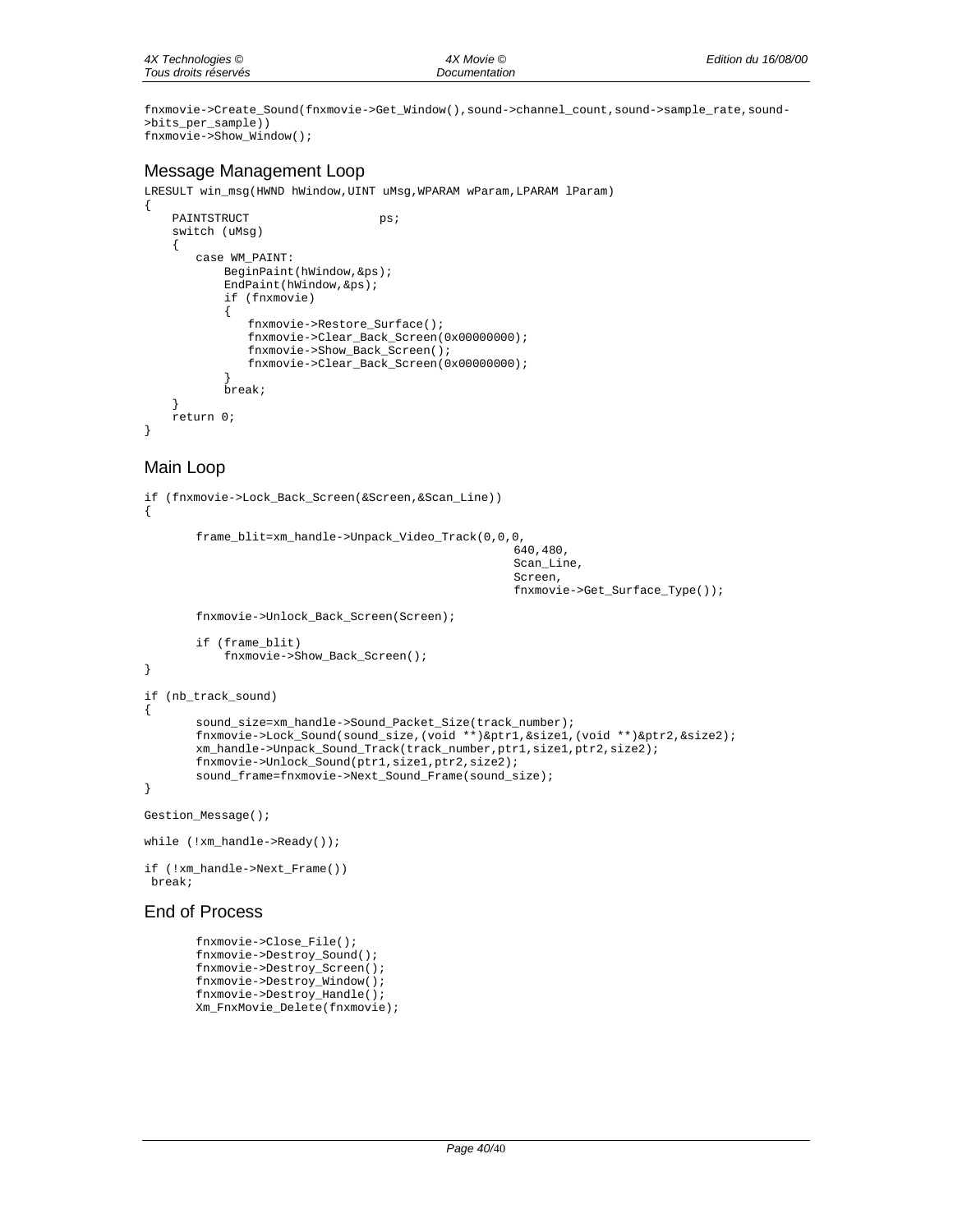# *SDK Macintosh : 4XM\_SDK.h*

*4X Movie does not handle display and sound. The 4X Movie library only decompresses files in 4X Movie format. The source code of the 4xm\_play program is provided as an example however.*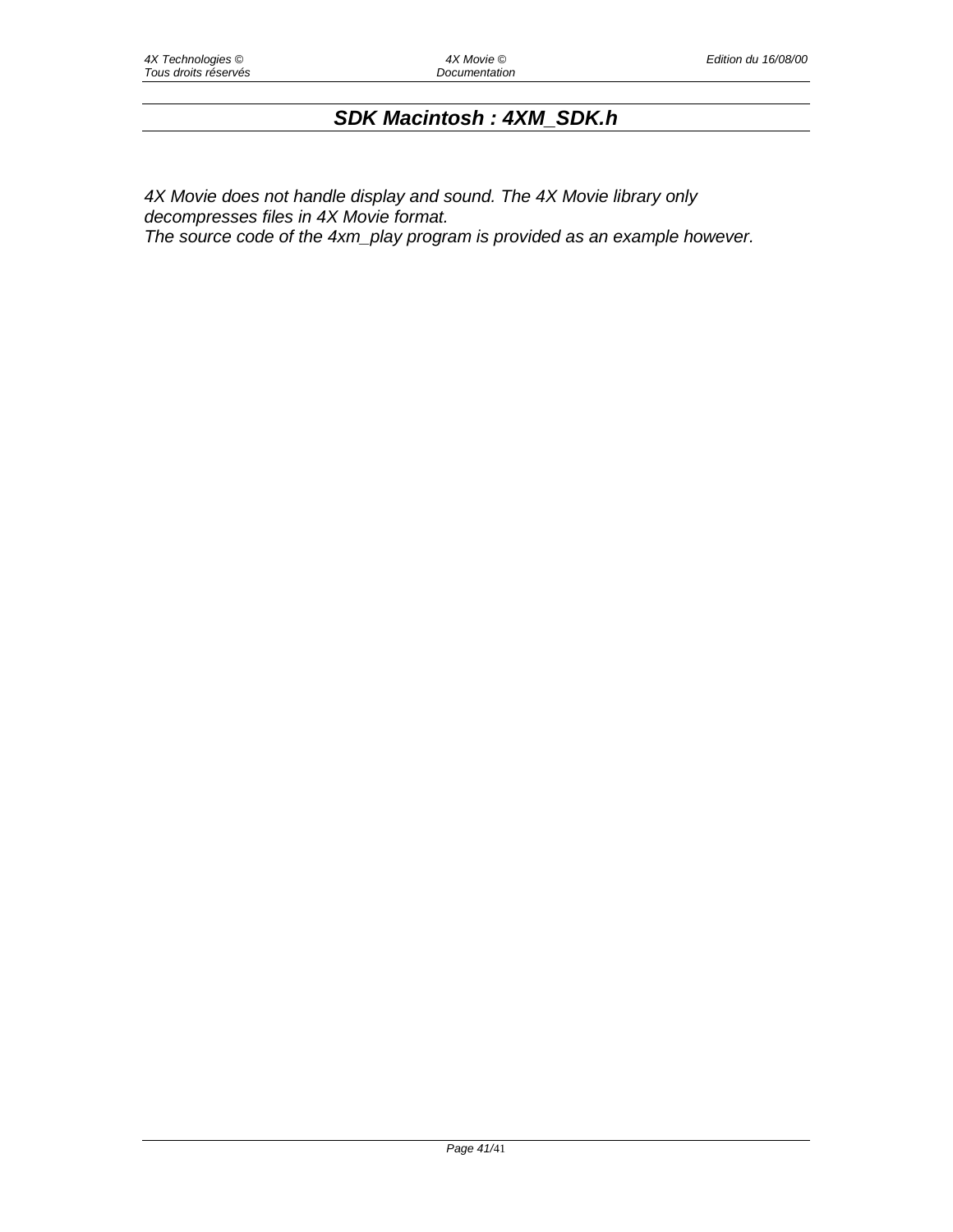# *SDK Macintosh : 4xm\_play*



#### Initializations

xm\_handle=Xm\_New();

```
overload.fps=0.f;
overload.loop=0;
overload.page_count=0;
overload.skip=true;
xm_handle->Open((void *)&reply.sfFile,&overload);
if (!Get_Video_Track_Resolution(xm_handle,width,height,swidth,sheight))
       return 0;
xm_handle->Enable_Track(0,XMD_TRACK_VIDEO);
if (xm_handle->Track_Count(XMD_TRACK_SOUND))
\left\{ \right.
```

```
xm_handle->Enable_Track(0,XMD_TRACK_SOUND);
       Init_Sound((XM_SOUND_TRACK *)xm_handle->Get_Track_Info(0,XMD_TRACK_SOUND));
}
```
### Main Loop

```
xm_handle->Unpack_Video_Track(0,0,0,width,height,pitch,(void*)&buffer[x+y*(pitch/2)],
XM_SURFACE_RGB_8888);
```

```
sound_size=xm_handle->Sound_Packet_Size(0);
Sound_Lock(sound_size,(void **)&ptr1,&size1,(void **)&ptr2,&size2);
xm_handle->Unpack_Sound_Track(0,ptr1,size1,ptr2,size2);
if (sound_frame==2)
       err=SndPlayDoubleBuffer(sound_channel,&sound_header);
```
sound\_frame++;

while (!xm\_handle->Ready());

if (!xm\_handle->Next\_Frame()) break;

#### End of process

```
xm_handle->Summary(&summary);
xm_handle->Close();
Xm_Delete(xm_handle);
```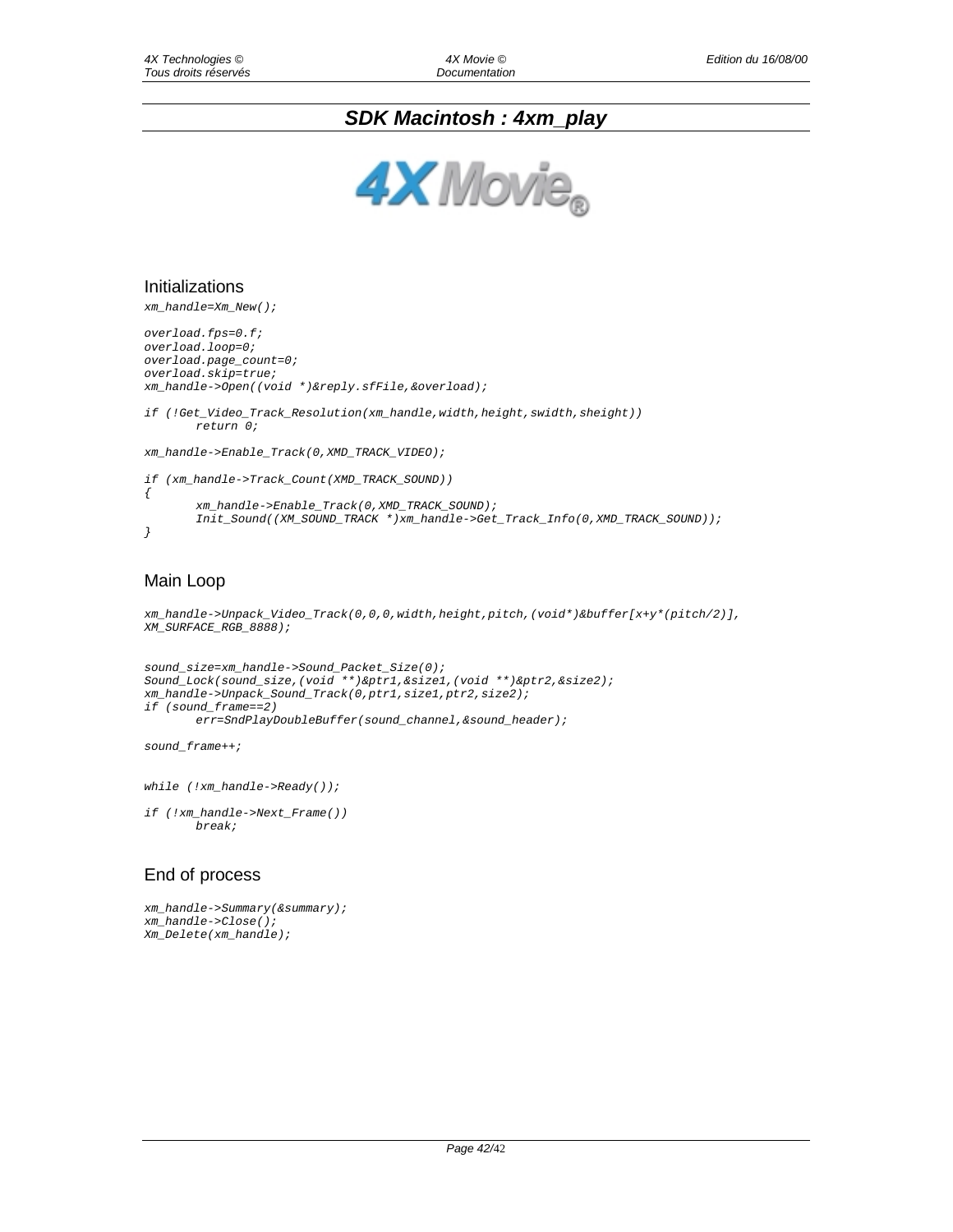# *SDK Dreamcast : 4XM\_SDK.h*



*4X Movie does not handle display and sound. The 4X Movie library only decompresses files in 4X Movie format. The source code of the 4xm\_play program is provided as an example however.* 

## *Create a 4X Movie project on Dreamcast (using Codewarrior)*

1 . Open the IDE and make a new project



*Select C C++ app (Kamui2). Deselect Create Folder.* 

2 . Files in the project



*Remove the files Nindows.elf.lib (in USER\_LIBS folder) and sbinit.c (in Sources folder) in all targets.*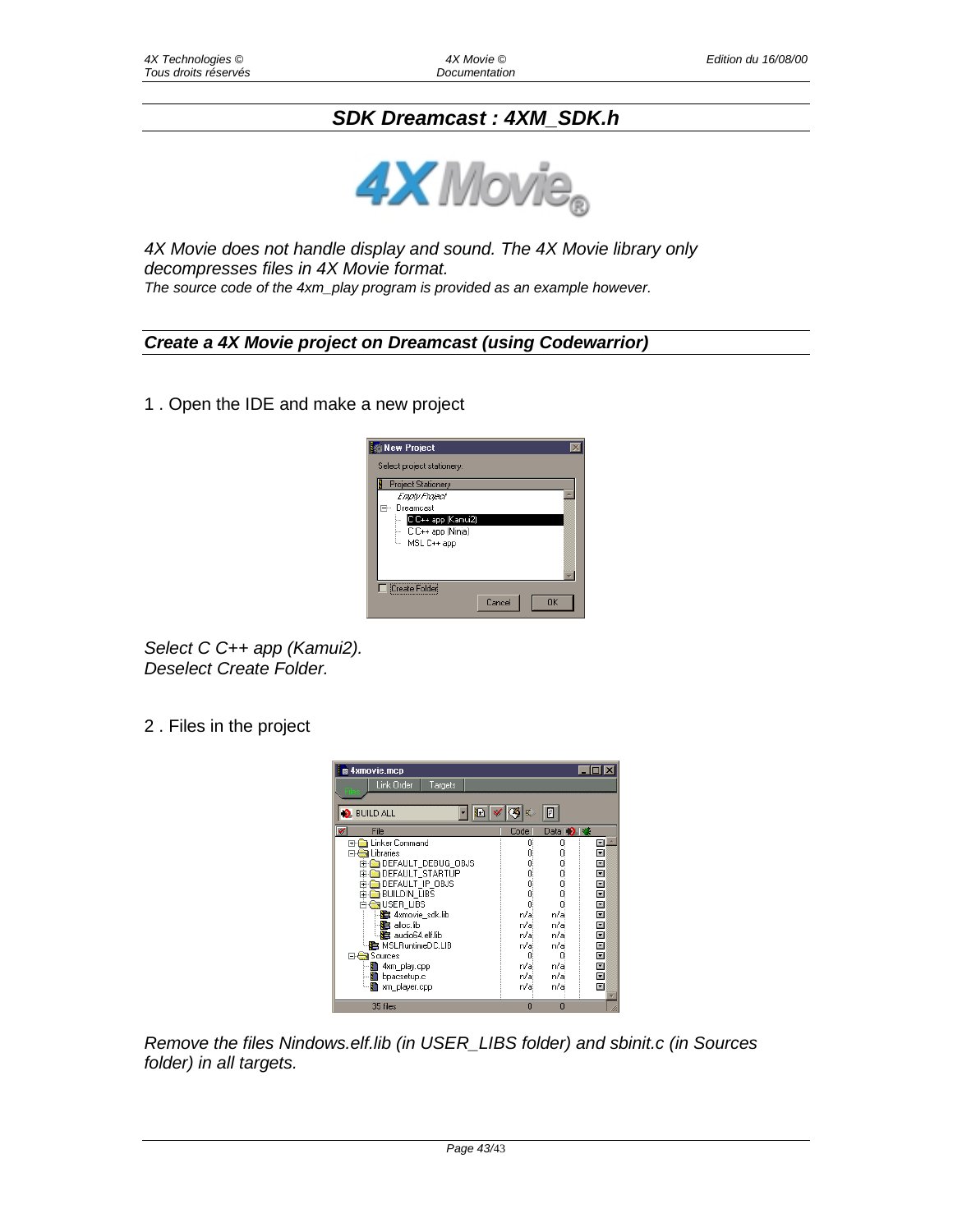| 4X Technologies ©    | 4X Movie ©    | Edition du 16/08/00 |
|----------------------|---------------|---------------------|
| Tous droits réservés | Documentation |                     |

*Drag and drop the files 4xm\_play.cpp, bpacsetup.c and xm\_player in Sources folder and validate all the targets (default options).* 

*Drag and drop the files 4xmovie\_sdk.lib and alloc.lib from <4XMOVIE\_SDK dir>\lib in USER\_LIBS folder and validate all the targets.* 

*Drag and drop the files audio64.elf.lib from the SEGA SDK directory in USER\_LIBS folder and validate all the targets.* 

#### 3 . Extra paths

*Open the settings windows for each target (icon next to the target list).* 



*In all target, add the 4xmovie include path (<4XMOVIE\_SDK dir>\include) in the access paths.* 

*(You can remove the sbinit path).* 

#### 4 . Extra options

*You need to check <Enable bool Support>.* 

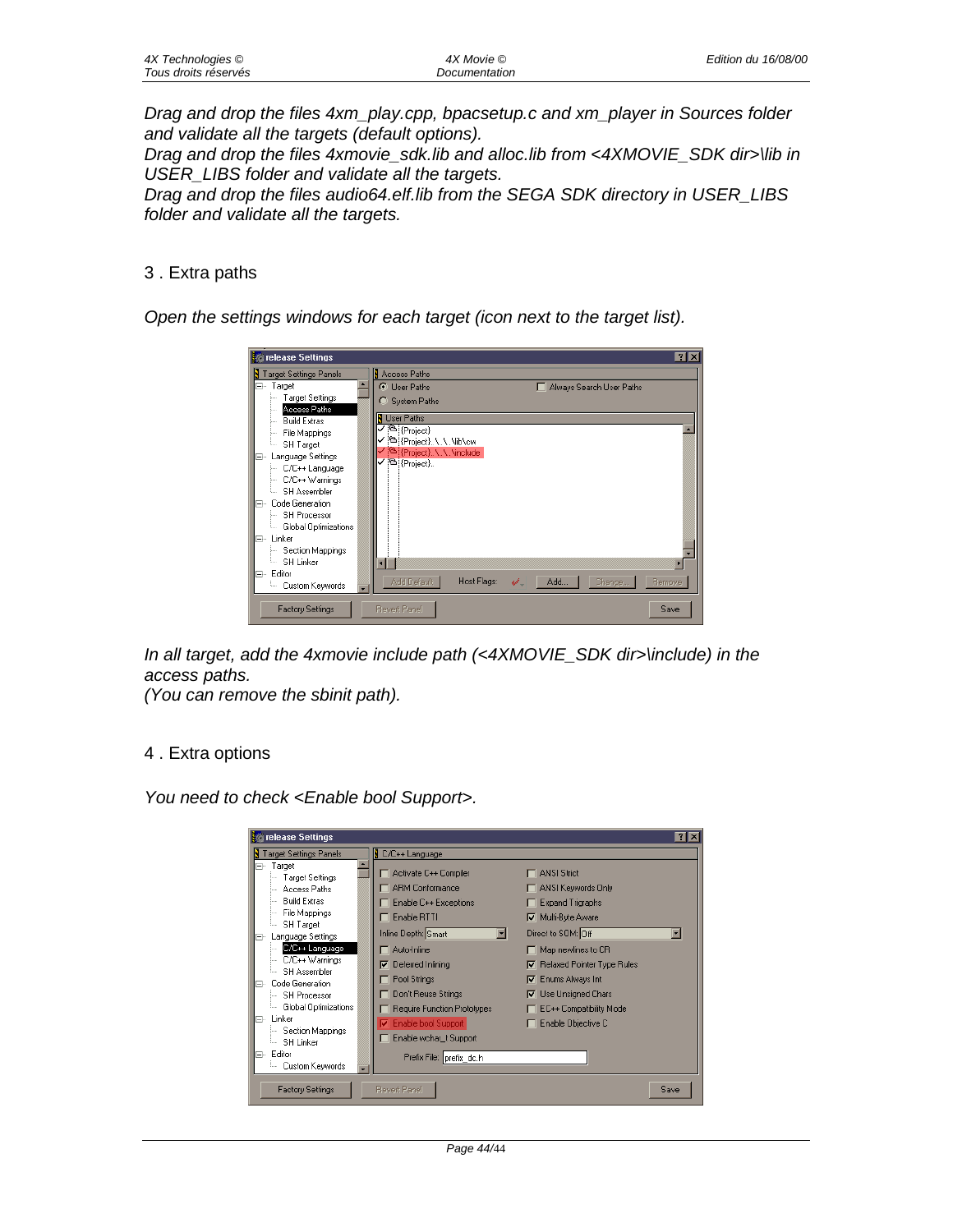# 5 . Link order



*Move the alloc.lib before the sh4nlfzn.elf.lib.* 

*If you don't do that, the engine won't work because our own malloc system must be linked before the codewarrior's one.* 

# 6 . Build

*The sample is ready and you can build it. Launch the .elf files with Codescape.*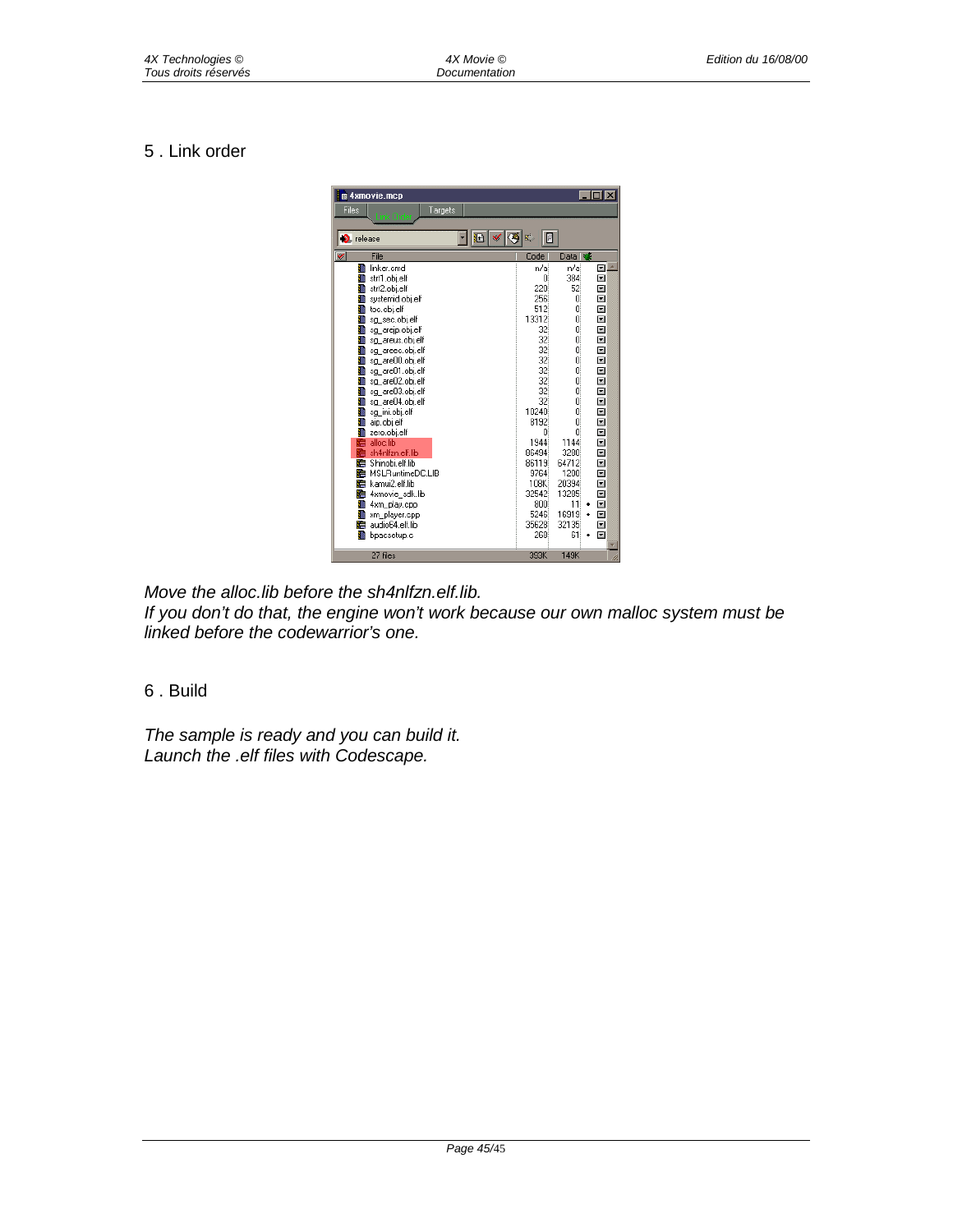# *SDK Dreamcast: 4xm\_play*



### *Version C++*

*In C++, a XM\_PLAY class is also provided. It handles all communications with the sound and video peripherals, but it also decompresses 4X Movie files. The code of the main function is thus very simplified.* 

*If you want to integrate the player in C++ in an application, use this class as an inspiration, either by using the peripherals declared within it, or by using yours. In the latter case, only the decompression part of the files interests you.* 

#### Initializations

*Initialisation of the decompression mode.* 

```
void Set_Config(XM_PLAYER_CONFIG *config)
{
   config->dont_skip_frame=false;
   config->force_fps=0.f;
   config->fullscreen=true;
   config->loop_count=-1;
}
```
*Use of a call-back for all special functions which the user wants to add.* 

void Callback(XM\_PLAYER\_APP \*xm\_player)  $\left\{ \right.$ }

*The header of the main differs depending on the compiler used.* 

```
#ifdef __GNUC__
extern "C" int fnx_main(void)
#else
extern "C" int main(void)
#endif
```
xm\_player=new XM\_PLAYER\_APP(&rpl\_vertex\_buffer,&kmsc);

#### *Opening of the file and initialisation of the audio track.*

```
if (xm_player->Open("matrix.4xm",config))
       return 1;
if (xm_player->Sound_Track_Count())
```

```
xm_player->Enable_Sound_Track(0);
```